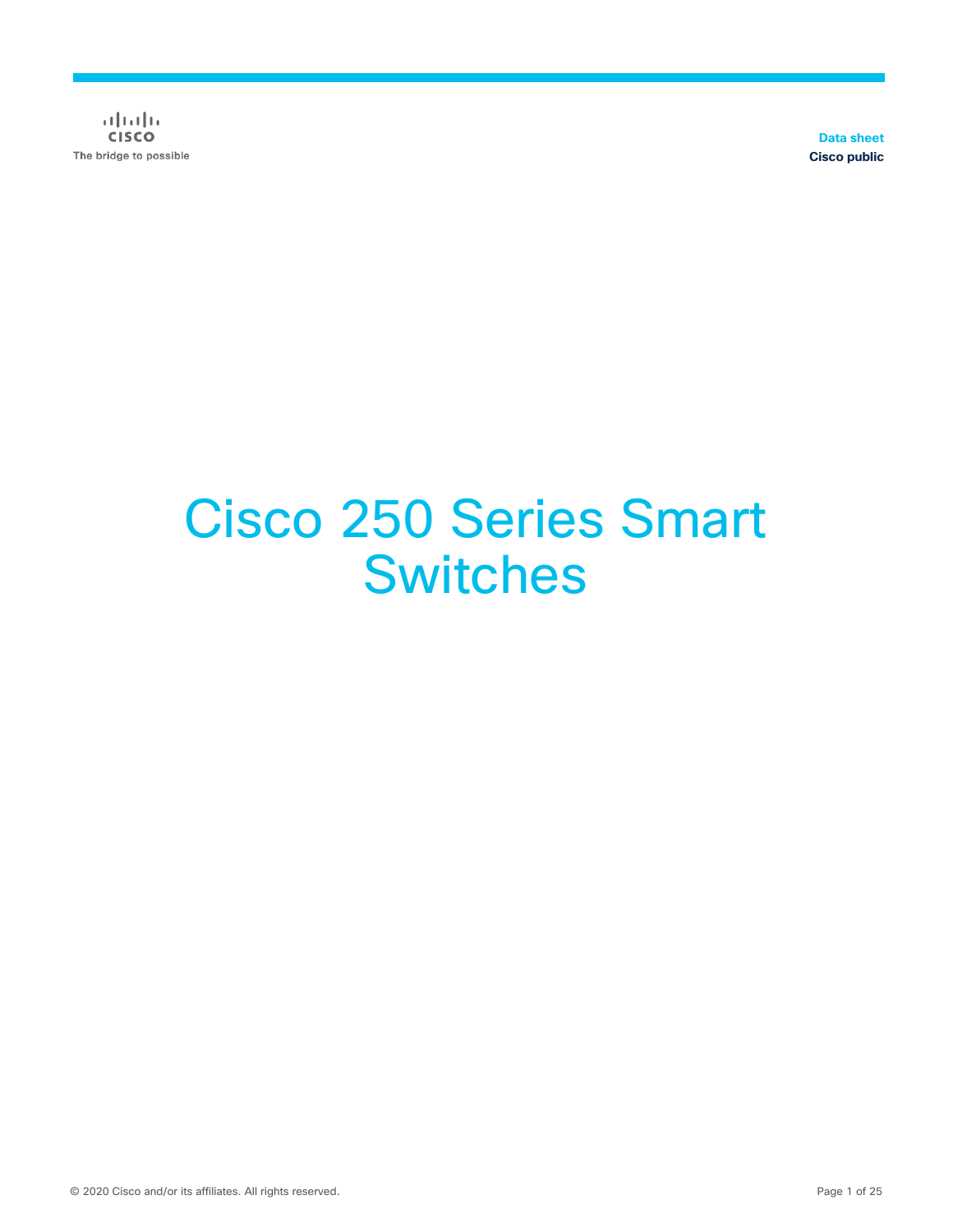## **Contents**

| <b>Business applications</b>       | 3              |
|------------------------------------|----------------|
| <b>Features and benefits</b>       | $\overline{4}$ |
| <b>Product specifications</b>      | 7              |
| Ordering information               | 23             |
| Cisco environmental sustainability | 25             |
| <b>Cisco Capital</b>               | 25             |
| For more information               | 25             |
|                                    |                |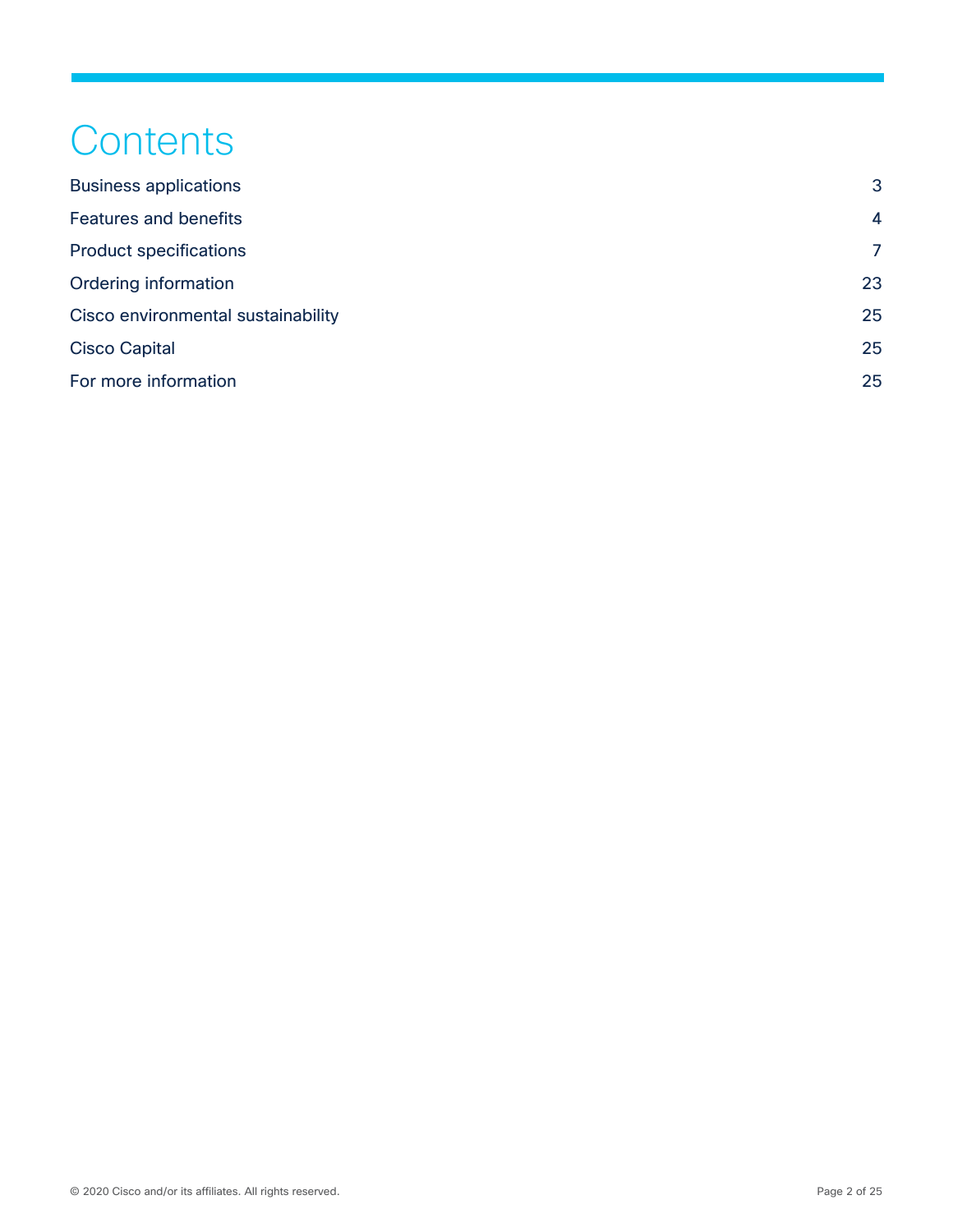### Build a reliable, easy-to-use business network at an affordable price

In today's hyper-connected world, reliable access to network resources is critical to all businesses. However, you also need to invest wisely to stay competitive, knowing how to separate the essential from the extraneous and get the most value for your dollar. For investment in network infrastructure, building a solid foundation for your business is essential, but it doesn't mean you need the most advanced feature set on the market.

For businesses requiring high performance, advanced security, and rich manageability from the network, fully managed switches are an excellent choice. However, they also typically come with high price tags. Smart switches provide the right level of network features and capabilities for growing businesses at a lower price, so you'll have more dollars to put toward other areas of your business.

With Cisco<sup>®</sup> 250 Series Smart Switches (Figure 1), you can achieve business-class network performance and security without paying for advanced network features that you will not use. When you need a reliable solution to share online resources and connect computers, phones, and wireless access points, but low cost is a top priority, Cisco 250 Series Smart Switches provide the ideal solution.



**Figure 1.**  Cisco 250 Series Smart Switches

The Cisco 250 Series is the next generation of affordable smart switches that combine powerful network performance and reliability with a complete suite of the network features you need for a solid business network. These powerful Fast Ethernet or Gigabit Ethernet switches, with Gigabit or 10 Gigabit Ethernet uplinks, provide multiple management options, sophisticated security capabilities, fine-tuned Quality-of-Service (QoS) and Layer 3 static routing features far beyond those of an unmanaged or consumer-grade switch, at a lower cost than for fully managed switches. And with an easy-to-use web user interface, Smart Network Application, and Power over Ethernet Plus (PoE+) capability, you can deploy and configure a complete business network in minutes.

### <span id="page-2-0"></span>Business applications

Whether you need basic, high-speed connectivity for your computers and servers or a comprehensive voice, data, and wireless technology solution, Cisco 250 Series switches can meet your business needs. Possible deployment scenarios include:

● **High-speed desktop connectivity:** Cisco 250 Series switches can quickly and securely connect employees working in small offices with one another and with all of the printers, servers, and other devices they use. High performance and reliable connectivity help speed up file transfers and data processing, improve network uptime, and keep your employees productive.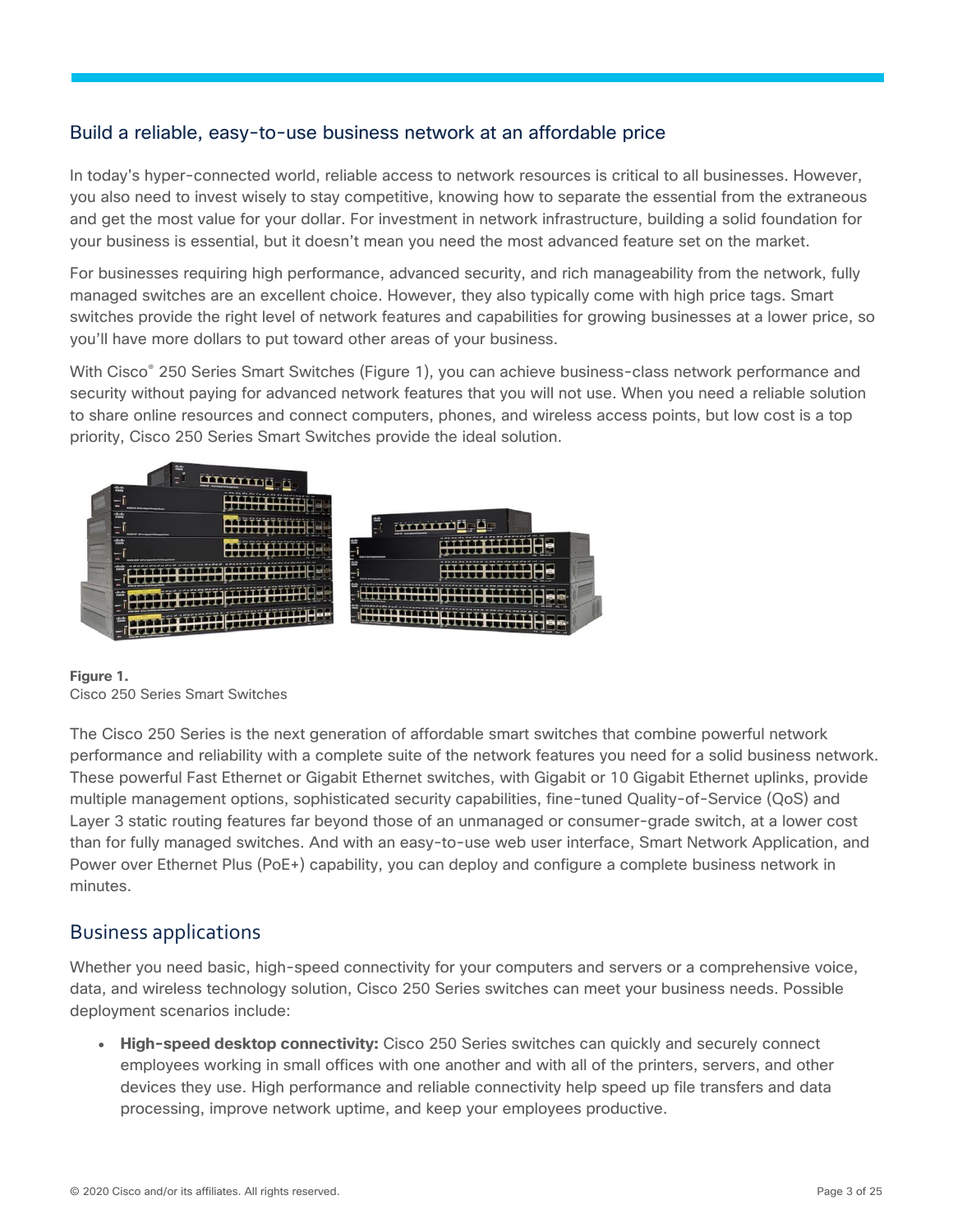● **Flexible wireless connectivity:** Cisco 250 Series switches work with Cisco and third-party wireless solutions to extend the reach of your network. With security features, Power over Ethernet (PoE), VLAN, and QoS, these switches are the perfect foundation to add business-grade wireless to a network.

The capability of up to 30W of power per port provided through the Ethernet cable means you can easily deploy innovative 802.11ac wireless technology to maximize workforce productivity.

• Unified communications: The Cisco 250 Series provides QoS features to enable you to prioritize delaysensitive traffic in your network and let you converge all of your communications solutions such as IP telephony and video surveillance onto a single Ethernet network. Cisco offers a complete portfolio of IP telephony and other unified communications products designed for small businesses, and Cisco 250 Series switches have been rigorously tested to help ensure easy integration and full compatibility with these and other vendor products.

### <span id="page-3-0"></span>Features and benefits

Cisco 250 Series Smart Switches provide all of the features you need to create a basic business-class network at an affordable price. These features include:

- **Easy configuration and management:** Cisco 250 Series switches are designed to be easy to deploy and use by small businesses or the partners that serve them:
	- Smart Network Application (SNA) is an innovative network-level monitoring and management tool embedded in the Cisco 100 to 500 Series switches. It can discover network topology, display link status, monitor events, apply configurations, and upgrade software images across multiple switches in the network.
	- The FindIT Network Manager and Probe are designed to manage Cisco 100 to 500 Series switches, routers, and wireless access points. They let you proactively manage the network instead of just reacting to events. Cisco 250 Series switches support the embedded FindIT Network Probe, eliminating the need to set up a separate hardware or virtual machine on site. For more information, visit [https://www.cisco.com/c/en/us/products/cloud-systems-management/findit-network](https://www.cisco.com/c/en/us/products/cloud-systems-management/findit-network-management/index.html)[management/index.html.](https://www.cisco.com/c/en/us/products/cloud-systems-management/findit-network-management/index.html)
	- The FindIT Network Discovery Utility works through a simple toolbar on the user's web browser to discover Cisco devices on the network and display basic device information, inventory, and new firmware updates to aid in the configuration and speed the deployment of Cisco Small Business products. For more information, visit [https://www.cisco.com/c/en/us/products/cloud-systems](https://www.cisco.com/c/en/us/products/cloud-systems-management/small-business-findit-network-discovery-utility/index.html)[management/small-business-findit-network-discovery-utility/index.html.](https://www.cisco.com/c/en/us/products/cloud-systems-management/small-business-findit-network-discovery-utility/index.html)
	- Simple or advanced-mode graphic user interfaces reduce the time required to deploy, troubleshoot, and manage the network. Configuration wizards simplify the most common configuration tasks and provide the ultimate tool for anyone to set up and manage the network.
	- Cisco Smartports technology provides more advanced capabilities and hands-on control by automatically configuring ports with specific levels of security, QoS, and availability according to the type of connected device, based on Cisco best practices and pretested configurations. The Auto Smartports feature automatically applies the intelligence delivered through the Smartports roles to the port based on the device types discovered over Cisco Discovery Protocol or LLDP-MED. This capability facilitates zero-touch deployments.
	- The USB port on the front panel of the switch enables easy image and configuration transfer for faster deployment or upgrades.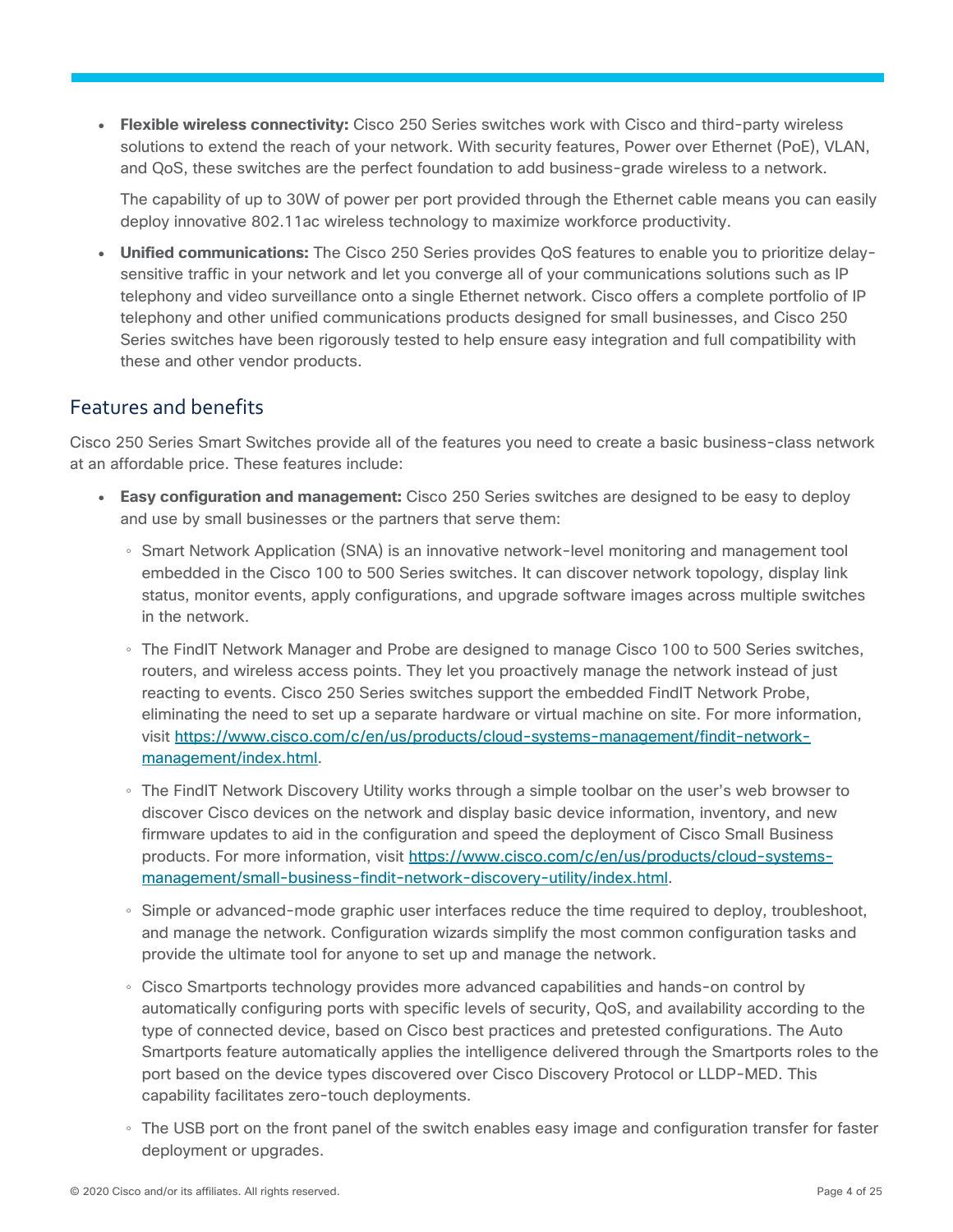- **Reliability and performance:** Cisco 250 Series switches have been tested to deliver the high performance and reliability you would expect from a Cisco switch and help you prevent costly downtime. The switches speed file transfer times, improve slow and sluggish networks, keep your vital business applications available, and help your employees respond more quickly to customers and each other. With a network based on Cisco 250 Series switches, you can address all of your business communications and connectivity needs and reduce the total cost of ownership of your technology infrastructure. Cisco 250 Series switches also support 10 Gigabit Ethernet uplinks on select models, so you can build a high-performance and future-ready network to support your thriving business.
- Layer 3 static routing: This capability allows you to segment your network into separate workgroups and communicate across VLANs without degrading application performance. As a result, you can manage internal routing with your switches and dedicate your router to external traffic and security, helping your network run more efficiently.
- Power over Ethernet Plus (PoE+): Cisco 250 Series switches are available with PoE+ on both Fast Ethernet and Gigabit Ethernet models. This capability simplifies the deployment of IP telephony, wireless, video surveillance, and other solutions by allowing you to send data and power to network endpoints over the single network cable, eliminating the need for separate power supplies or outlets. PoE+ provides up to 30W of power per port, enabling deployments for 802.11ac wireless access points, Pan-Tilt-Zoom (PTZ) IP cameras, videophones, and thin client devices, delivering more flexibility and investment protection.
- **PoE powered device and PoE pass-through:** The 10-port compact models of Cisco 250 Series can work as PoE powered devices and draw power from upstream PoE switches in the wiring closet, simplifying the deployment in meeting rooms, classrooms, hotel rooms, and other flexible locations. Each switch can accept up to 60W of power per uplink port to power itself and pass through the power to the downstream PoE end devices if needed.
- **Network security:** Cisco 250 Series switches provide the security and network management features you need to maintain a high level of security for your business, keep unauthorized users off the network, and protect your business data. The switches include integrated network security to reduce the risk of a security breach, with IEEE 802.1X port security to control access to your network, Denial-of-Service (DoS) attack prevention to increase network uptime during an attack, and extensive Access Control Lists (ACLs) to protect sensitive portions of the network from unauthorized users and guard against network attacks.
- **IPv6 support:** As the IP network addressing scheme evolves to accommodate more devices, you can have peace of mind that your network is ready. Cisco 250 Series switches provide native support for IPv6 alongside traditional IPv4. With USGv6 and IPv6 Gold Logo certifications, the 250 Series will enable you to take full advantage of IPv6-enabled operating systems and applications in the future, without having to upgrade your network equipment.
- **IP telephony support:** Cisco 250 Series switches include QoS features to prioritize delay-sensitive services such as voice and video, simplify unified communications deployments, and help ensure consistent network performance for all services.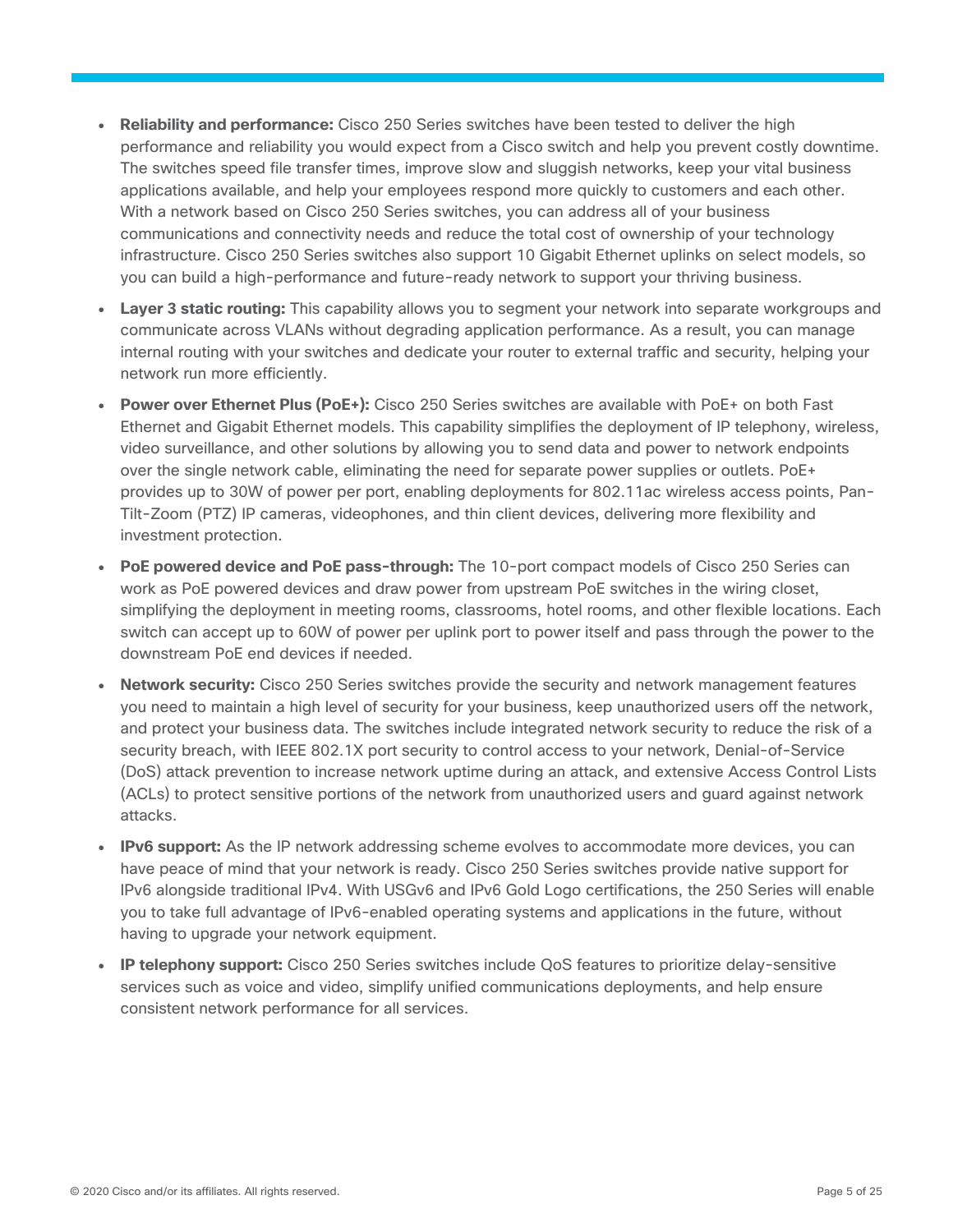- **Networkwide automatic voice deployment:** Using a combination of Cisco Discovery Protocol, LLDP-MED, Auto Smartports, and Voice Services Discovery Protocol (VSDP, a unique, patented Cisco protocol), customers can deploy an end-to-end voice network dynamically. The switches in the network automatically converge into a single voice VLAN and set of QoS parameters and then propagate them out to the phones on the ports where they are discovered. For example, automated voice VLAN capabilities let you plug any IP phone (including third-party phones) into your IP telephony network and receive an immediate dial tone. The switch automatically configures the device with the right VLAN and QoS parameters to prioritize voice traffic.
- An energy-efficient solution: Cisco 250 Series switches are designed to be energy efficient and eco friendly without compromising performance. They help conserve energy by optimizing power use, which helps protect the environment and lowers your energy costs. Power-saving features include:
	- Support for the Energy Efficient Ethernet (IEEE 802.3az) standard, which reduces energy consumption by monitoring the amount of traffic on an active link and putting the link into a sleep state during quiet periods
	- Automatic power shutoff on ports when a link is down
	- Embedded intelligence to adjust power based on cable length
	- Fanless design in most models, which reduces power consumption, increases reliability, and provides quieter operation
	- Ability to turn off LEDs to conserve power
- **Peace of mind and investment protection:** Cisco 250 Series switches offer the reliable performance, investment protection, and peace of mind you expect from a Cisco switch. When you invest in the Cisco 250 Series, you gain the benefits of:
	- Cisco limited lifetime warranty to protect your investment
	- Rigorous testing to help ensure easy integration and compatibility with other Cisco networking and communications products, including the complete Cisco Small Business portfolio
- **Limited lifetime warranty:** The Cisco 250 Series switches come with the Cisco limited lifetime hardware warranty, with return-to-factory replacement, software updates for bug fixes for the warranty term, and 1-year limited warranty for fans and power supplies. In addition, Cisco offers telephone technical support at no charge for the first 12 months following the date of purchase. To download software updates, go to [https://www.cisco.com/cisco/web/download/index.html.](https://www.cisco.com/cisco/web/download/index.html)
- **World-class support:** To extend the support coverage beyond the warranty provisions, choose Cisco Smart Net Total Care™, which helps you get the most value from Cisco Small Business solutions, providing peace of mind at an affordable price. Cisco Smart Net Total Care provides a single service platform for all Cisco networking products. With global coverage, flexible contract terms, and multiple advance hardware replacement options, this comprehensive service includes software upgrades, access to the Cisco Small Business Support Center, and extended telephone and online chat support. To learn more, visit [https://www.cisco.com/c/en/us/solutions/small-business/services.html.](https://www.cisco.com/c/en/us/solutions/small-business/services.html)

To find out where Cisco Small Business Support Service is available by country, go to [https://supportforums.cisco.com/t5/regional-service-support-options/bd-p/4626-discussions-smb](https://supportforums.cisco.com/t5/regional-service-support-options/bd-p/4626-discussions-smb-support-country)[support-country.](https://supportforums.cisco.com/t5/regional-service-support-options/bd-p/4626-discussions-smb-support-country)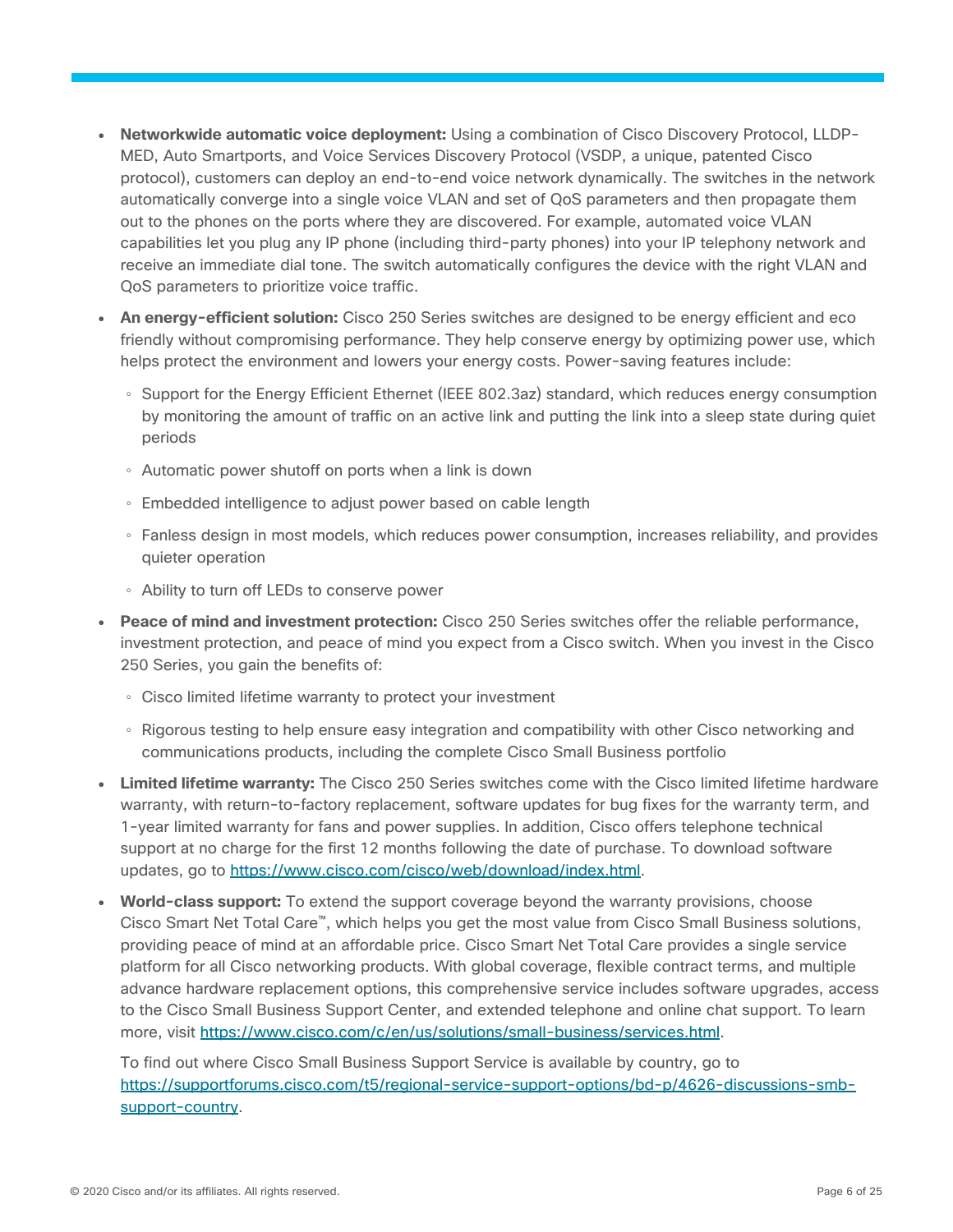● **Multiple language options:** The Cisco 250 Series switches are available in multiple languages. Product documentation and user interfaces are translated, giving you the ability to select your preferred language.

### <span id="page-6-0"></span>Product specifications

Table 1 describes product specifications.

**Table 1.** Product specifications

| Feature                                          | <b>Description</b> |                                                                                  |                                                            |  |  |
|--------------------------------------------------|--------------------|----------------------------------------------------------------------------------|------------------------------------------------------------|--|--|
| <b>Performance</b>                               |                    |                                                                                  |                                                            |  |  |
| <b>Switching capacity and</b><br>forwarding rate | <b>Model</b>       | <b>Capacity in millions of packets</b><br>per second (mpps) (64-byte<br>packets) | <b>Switching capacity in gigabits</b><br>per second (Gbps) |  |  |
| All switches are wire-speed<br>and nonblocking   | SF250-24           | 9.52                                                                             | 12.8                                                       |  |  |
|                                                  | SF250-24P          | 9.52                                                                             | 12.8                                                       |  |  |
|                                                  | SF250-48           | 13.10                                                                            | 17.6                                                       |  |  |
|                                                  | SF250-48HP         | 13.10                                                                            | 17.6                                                       |  |  |
|                                                  | SG250-08           | 11.90                                                                            | 16.0                                                       |  |  |
|                                                  | SG250-08HP         | 11.90                                                                            | 16.0                                                       |  |  |
|                                                  | SG250-10P          | 14.88                                                                            | 20.0                                                       |  |  |
|                                                  | SG250-18           | 26.78                                                                            | 36.0                                                       |  |  |
|                                                  | SG250-26           | 38.69                                                                            | 52.0                                                       |  |  |
|                                                  | SG250-26HP         | 38.69                                                                            | 52.0                                                       |  |  |
|                                                  | SG250-26P          | 38.69                                                                            | 52.0                                                       |  |  |
|                                                  | SG250-50           | 74.41                                                                            | 100.0                                                      |  |  |
|                                                  | SG250-50HP         | 74.41                                                                            | 100.0                                                      |  |  |
|                                                  | SG250-50P          | 74.41                                                                            | 100.0                                                      |  |  |
|                                                  | SG250X-24          | 95.23                                                                            | 128.0                                                      |  |  |
|                                                  | SG250X-24P         | 95.23                                                                            | 128.0                                                      |  |  |
|                                                  | SG250X-48          | 130.94                                                                           | 176.0                                                      |  |  |
|                                                  | SG250X-48P         | 130.94                                                                           | 176.0                                                      |  |  |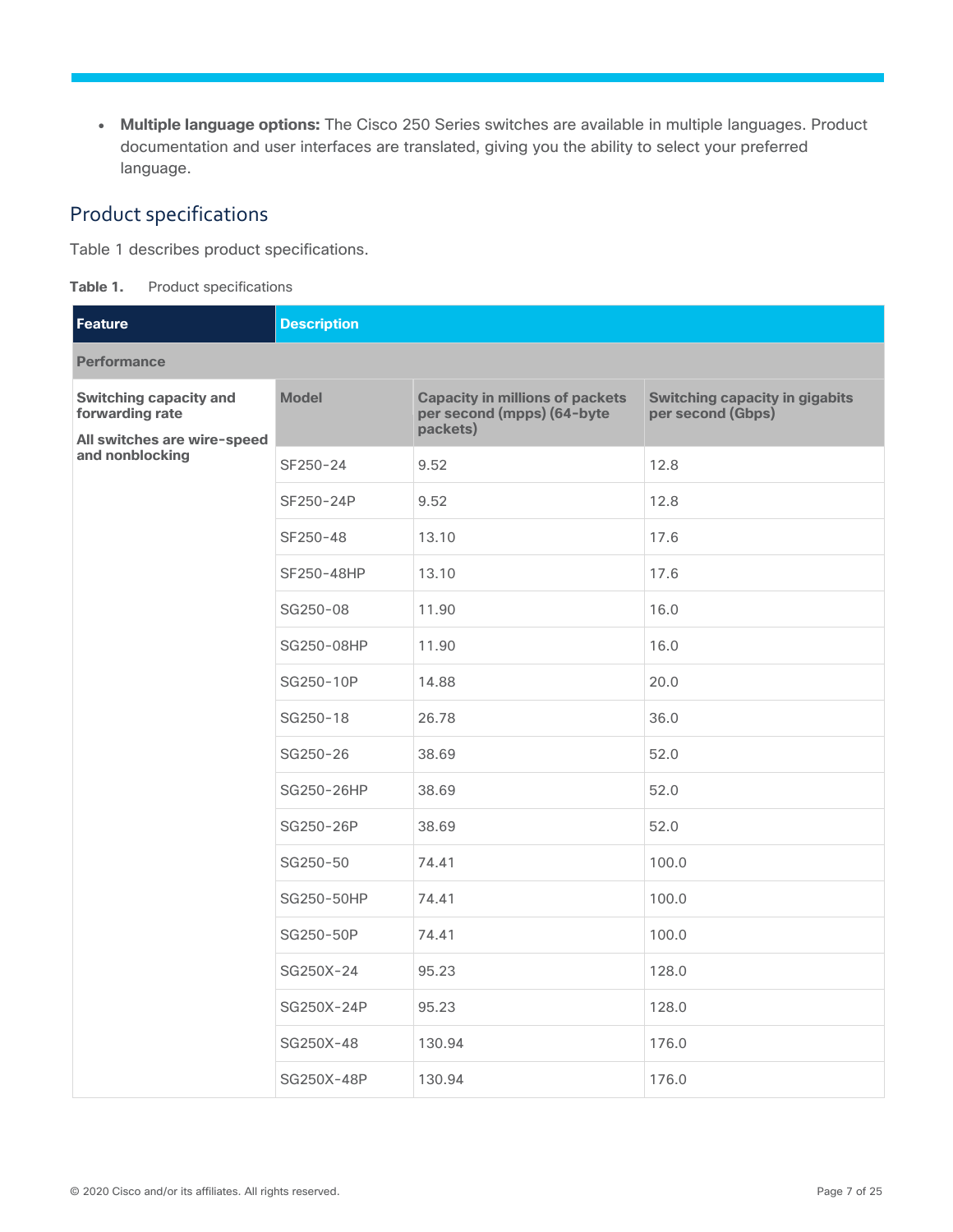| <b>Feature</b>                                                                                                                       | <b>Description</b>                                                                                                                                                                                                                                                                                                  |
|--------------------------------------------------------------------------------------------------------------------------------------|---------------------------------------------------------------------------------------------------------------------------------------------------------------------------------------------------------------------------------------------------------------------------------------------------------------------|
| <b>Layer 2 switching</b>                                                                                                             |                                                                                                                                                                                                                                                                                                                     |
| <b>Spanning Tree Protocol</b><br>(STP)                                                                                               | Standard 802.1d spanning tree support<br>Fast convergence using 802.1w (Rapid Spanning Tree Protocol [RSTP]), enabled by default<br>Multiple spanning tree instances using 802.1s (MSTP); 8 instances are supported<br>Per-VLAN Spanning Tree Plus (PVST+) and Rapid PVST+ (RPVST+); 126 instances are<br>supported |
| <b>Port grouping/link</b><br>aggregation                                                                                             | Support for IEEE 802.3ad Link Aggregation Control Protocol (LACP)<br>• Up to 4 groups<br>• Up to 8 ports per group with 16 candidate ports for each (dynamic) 802.3ad LAG                                                                                                                                           |
| <b>VLAN</b>                                                                                                                          | Support for up to 255 active VLANs simultaneously<br>Port-based and 802.1Q tag-based VLANs<br>Management VLAN<br><b>Guest VLAN</b>                                                                                                                                                                                  |
| <b>Voice VLAN</b>                                                                                                                    | Voice traffic is automatically assigned to a voice-specific VLAN and treated with<br>appropriate levels of QoS. Auto voice capabilities deliver networkwide zero-touch<br>deployment of voice endpoints and call control devices                                                                                    |
| <b>Generic VLAN Registration</b><br><b>Protocol (GVRP) and</b><br><b>Generic Attribute</b><br><b>Registration Protocol</b><br>(GARP) | Protocols for automatically propagating and configuring VLANs in a bridged domain                                                                                                                                                                                                                                   |
| IGMP (versions 1, 2, and 3)<br>snooping                                                                                              | Internet Group Management Protocol (IGMP) limits bandwidth-intensive multicast traffic to<br>only the requesters; supports 255 multicast groups (source-specific multicasting is also<br>supported)                                                                                                                 |
| <b>IGMP</b> querier                                                                                                                  | Used to support a Layer 2 multicast domain of snooping switches in the absence of a<br>multicast router                                                                                                                                                                                                             |
| <b>HOL blocking</b>                                                                                                                  | Head-Of-Line (HOL) blocking                                                                                                                                                                                                                                                                                         |
| <b>Loopback detection</b>                                                                                                            | Provides protection against loops by transmitting loop protocol packets out of ports on<br>which loop protection has been enabled. It operates independently of STP                                                                                                                                                 |
| <b>Layer 3 routing</b>                                                                                                               |                                                                                                                                                                                                                                                                                                                     |
| <b>IPv4</b> routing                                                                                                                  | Wire-speed routing of IPv4 packets<br>Up to 32 static routes and up to 16 IP interfaces                                                                                                                                                                                                                             |
| <b>IPv6</b> routing                                                                                                                  | Wire-speed routing of IPv6 packets                                                                                                                                                                                                                                                                                  |
| <b>Layer 3 interface</b>                                                                                                             | Configuration of Layer 3 interface on physical port, LAG, VLAN interface, or loopback<br>interface                                                                                                                                                                                                                  |
| <b>Classless Interdomain</b><br><b>Routing (CIDR)</b>                                                                                | Support for CIDR                                                                                                                                                                                                                                                                                                    |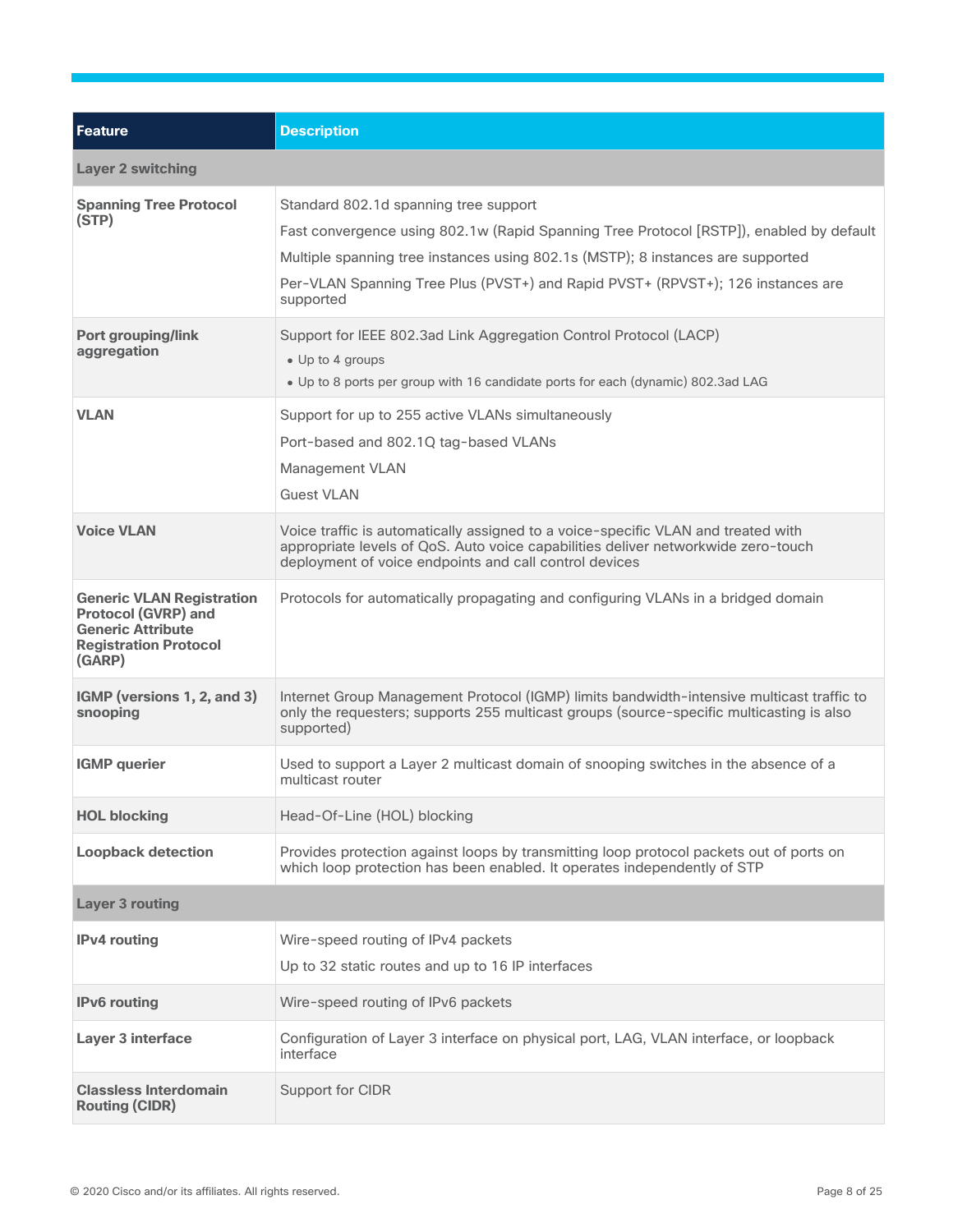| Feature                                         | <b>Description</b>                                                                                                                                                                                                                                                                                                                                                   |  |  |
|-------------------------------------------------|----------------------------------------------------------------------------------------------------------------------------------------------------------------------------------------------------------------------------------------------------------------------------------------------------------------------------------------------------------------------|--|--|
| <b>DHCP relay at Layer 3</b>                    | Relay of DHCP traffic across IP domains                                                                                                                                                                                                                                                                                                                              |  |  |
| <b>User Datagram Protocol</b><br>(UDP) relay    | Relay of broadcast information across Layer 3 domains for application discovery or relaying<br>of bootP/DHCP packets                                                                                                                                                                                                                                                 |  |  |
| <b>Security</b>                                 |                                                                                                                                                                                                                                                                                                                                                                      |  |  |
| <b>SSL</b>                                      | Secure Sockets Layer (SSL) encrypts all HTTPS traffic, allowing secure access to the<br>browser-based management GUI in the switch                                                                                                                                                                                                                                   |  |  |
| <b>Secure Shell (SSH) Protocol</b>              | SSH is a secure replacement for Telnet traffic. Secure Copy (SCP) also uses SSH. SSH v1<br>and v2 are supported                                                                                                                                                                                                                                                      |  |  |
| IEEE 802.1X (authenticator<br>role)             | RADIUS authentication, guest VLAN, single/multiple host mode, and single/multiple<br>sessions                                                                                                                                                                                                                                                                        |  |  |
| <b>Secure Core Technology</b><br>(SCT)          | Ensures that the switch will receive and process management and protocol traffic no matter<br>how much traffic is received                                                                                                                                                                                                                                           |  |  |
| <b>Secure Sensitive Data (SSD)</b>              | A mechanism to manage sensitive data (such as passwords, keys, and so on) securely on<br>the switch, populating this data to other devices, and secure autoconfig. Access to view the<br>sensitive data as plaintext or encrypted is provided according to the user-configured<br>access level and the access method of the user                                     |  |  |
| <b>Trustworthy systems</b>                      | Trustworthy systems provide a highly secure foundation for Cisco products<br>Run-time defenses (Executable Space Protection [X-Space], Address Space Layout<br>Randomization [ASLR], Built-In Object Size Checking [BOSC])                                                                                                                                           |  |  |
| <b>Port security</b>                            | Ability to lock source MAC addresses to ports and limit the number of learned MAC<br>addresses                                                                                                                                                                                                                                                                       |  |  |
| <b>RADIUS</b>                                   | Supports RADIUS authentication for management access. Switch functions as a client                                                                                                                                                                                                                                                                                   |  |  |
| <b>Storm control</b>                            | Broadcast, multicast, and unknown unicast                                                                                                                                                                                                                                                                                                                            |  |  |
| <b>DoS</b> prevention                           | Denial-of-Service (DoS) attack prevention                                                                                                                                                                                                                                                                                                                            |  |  |
| <b>Multiple user privilege</b><br>levels in CLI | Level 1, 7, and 15 privilege levels                                                                                                                                                                                                                                                                                                                                  |  |  |
| <b>Access Control Lists (ACLs)</b>              | Support for up to 512 rules                                                                                                                                                                                                                                                                                                                                          |  |  |
|                                                 | Drop or rate limit based on source and destination MAC, VLAN ID or IP address, protocol,<br>port, differentiated services code point (DSCP)/IP precedence, TCP/UDP source and<br>destination ports, 802.1p priority, Ethernet type, Internet Control Message Protocol (ICMP)<br>packets, IGMP packets, TCP flag; ACL can be applied on both ingress and egress sides |  |  |
|                                                 | Time-based ACLs supported                                                                                                                                                                                                                                                                                                                                            |  |  |
| <b>STP loopback guard</b>                       | Provides additional protection against Layer 2 forwarding loops (STP loops)                                                                                                                                                                                                                                                                                          |  |  |
| <b>Quality of service</b>                       |                                                                                                                                                                                                                                                                                                                                                                      |  |  |
| <b>Priority levels</b>                          | 8 hardware queues                                                                                                                                                                                                                                                                                                                                                    |  |  |
| <b>Scheduling</b>                               | Strict priority and Weighted Round-Robin (WRR) queue assignment based on DSCP and<br>class of service (802.1p/CoS)                                                                                                                                                                                                                                                   |  |  |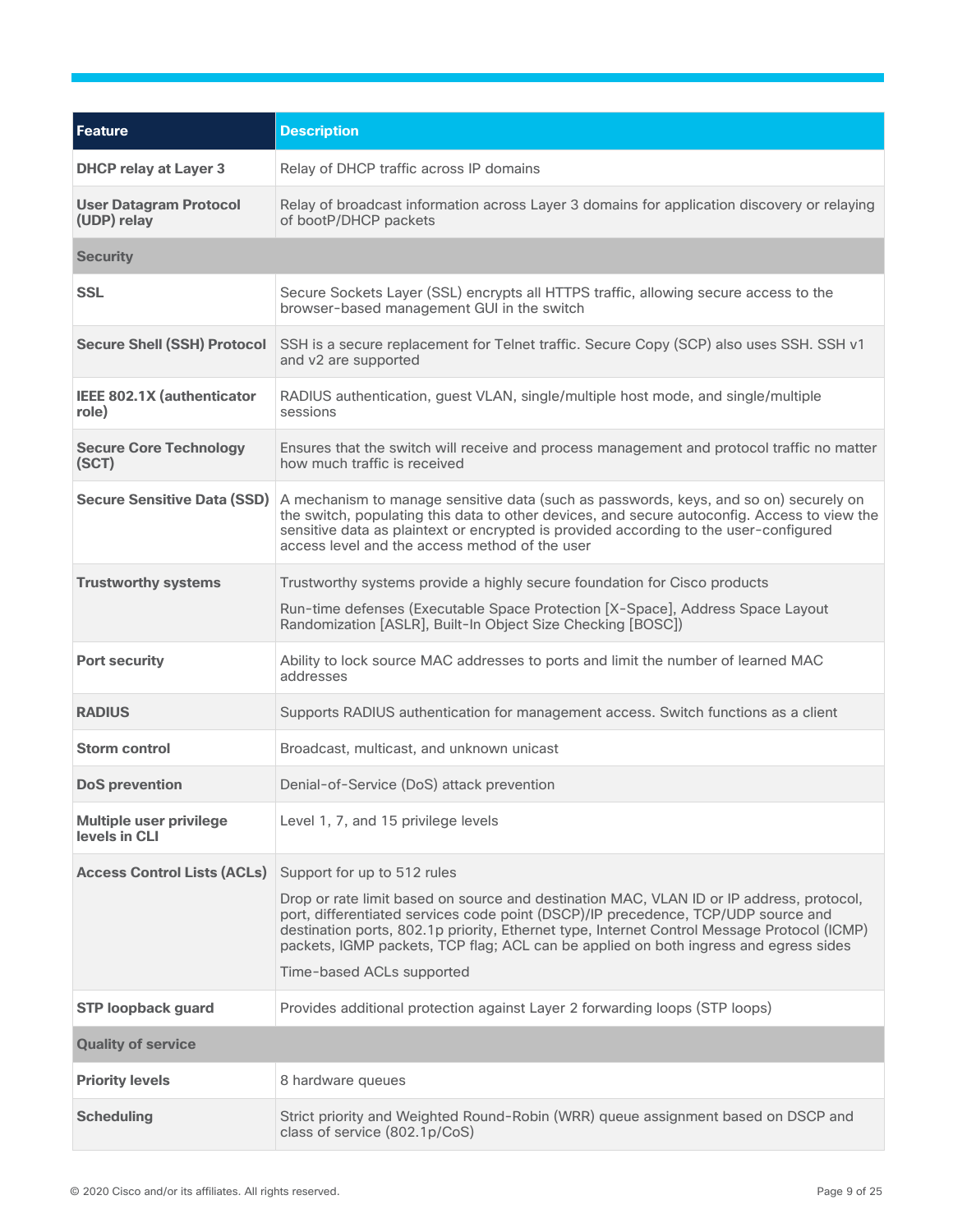| Feature                                                       | <b>Description</b>                                                                                                                                                                                                                                                                                                                                                                                                                                                                                                                                                                                                                                                                                                                                                                                                                                                                                                                                                                                                                                                                                   |  |  |  |
|---------------------------------------------------------------|------------------------------------------------------------------------------------------------------------------------------------------------------------------------------------------------------------------------------------------------------------------------------------------------------------------------------------------------------------------------------------------------------------------------------------------------------------------------------------------------------------------------------------------------------------------------------------------------------------------------------------------------------------------------------------------------------------------------------------------------------------------------------------------------------------------------------------------------------------------------------------------------------------------------------------------------------------------------------------------------------------------------------------------------------------------------------------------------------|--|--|--|
| <b>Class of service</b>                                       | Port based; 802.1p VLAN priority based; IPv4/v6 IP precedence/Type of Service<br>(ToS)/DSCP based; Differentiated Services (DiffServ); classification and re-marking ACLs,<br>trusted QoS                                                                                                                                                                                                                                                                                                                                                                                                                                                                                                                                                                                                                                                                                                                                                                                                                                                                                                            |  |  |  |
| <b>Rate limiting</b>                                          | Ingress policer; egress shaping and rate control; per VLAN, per port, and flow based                                                                                                                                                                                                                                                                                                                                                                                                                                                                                                                                                                                                                                                                                                                                                                                                                                                                                                                                                                                                                 |  |  |  |
| <b>Congestion avoidance</b>                                   | A TCP congestion avoidance algorithm is required to reduce and prevent global TCP loss<br>synchronization                                                                                                                                                                                                                                                                                                                                                                                                                                                                                                                                                                                                                                                                                                                                                                                                                                                                                                                                                                                            |  |  |  |
| <b>Standards</b>                                              |                                                                                                                                                                                                                                                                                                                                                                                                                                                                                                                                                                                                                                                                                                                                                                                                                                                                                                                                                                                                                                                                                                      |  |  |  |
| <b>Standards</b>                                              | IEEE 802.3 10BASE-T Ethernet, IEEE 802.3u 100BASE-TX Fast Ethernet, IEEE 802.3ab<br>1000BASE-T Gigabit Ethernet, IEEE 802.3ad Link Aggregation Control Protocol, IEEE 802.3z<br>Gigabit Ethernet, IEEE 802.3x Flow Control, IEEE 802.3 ad LACP, IEEE 802.1D (STP), IEEE<br>802.1Q/p VLAN, IEEE 802.1w RSTP, IEEE 802.1s Multiple STP, IEEE 802.1X Port Access<br>Authentication, IEEE 802.3af, IEEE 802.3at, RFC 768, RFC 783, RFC 791, RFC 792, RFC<br>793, RFC 813, RFC 879, RFC 896, RFC 826, RFC 854, RFC 855, RFC 856, RFC 858, RFC<br>894, RFC 919, RFC 920, RFC 922, RFC 950, RFC 951, RFC 1042, RFC 1071, RFC 1123,<br>RFC 1141, RFC 1155, RFC 1157, RFC 1213, RFC 1215, RFC 1286, RFC 1350, RFC 1442,<br>RFC 1451, RFC 1493, RFC 1533, RFC 1541, RFC 1542, RFC 1573, RFC 1624, RFC 1643,<br>RFC 1700, RFC 1757, RFC 1867, RFC 1907, RFC 2011, RFC 2012, RFC 2013, RFC 2030,<br>RFC 2131, RFC 2132, RFC 2233, RFC 2576, RFC 2616, RFC 2618, RFC 2665, RFC 2666,<br>RFC 2674, RFC 2737, RFC 2819, RFC 2863, RFC 3164, RFC 3411, RFC 3412, RFC 3413,<br>RFC 3414, RFC 3415, RFC 3416, RFC 4330 |  |  |  |
| IPv6                                                          |                                                                                                                                                                                                                                                                                                                                                                                                                                                                                                                                                                                                                                                                                                                                                                                                                                                                                                                                                                                                                                                                                                      |  |  |  |
| IPv6                                                          | IPv6 host mode<br><b>IPv6</b> over Ethernet<br>Dual IPv6/IPv4 stack<br>IPv6 neighbor and Router Discovery (ND)<br>IPv6 stateless address auto configuration<br>Path Maximum Transmission Unit (MTU) discovery<br>Duplicate Address Detection (DAD)<br>Internet Control Message Protocol (ICMP) version 6<br>IPv6 over IPv4 network with Intrasite Automatic Tunnel Addressing Protocol (ISATAP)<br>support<br>USGv6 and IPv6 Gold Logo certified                                                                                                                                                                                                                                                                                                                                                                                                                                                                                                                                                                                                                                                     |  |  |  |
| <b>IPv6 QoS</b>                                               | Prioritize IPv6 packets in hardware                                                                                                                                                                                                                                                                                                                                                                                                                                                                                                                                                                                                                                                                                                                                                                                                                                                                                                                                                                                                                                                                  |  |  |  |
| <b>IPv6 ACL</b>                                               | Drop or rate limit IPv6 packets in hardware                                                                                                                                                                                                                                                                                                                                                                                                                                                                                                                                                                                                                                                                                                                                                                                                                                                                                                                                                                                                                                                          |  |  |  |
| <b>Multicast Listener</b><br>Discovery (MLD v1/2)<br>snooping | Deliver IPv6 multicast packets only to the required receivers                                                                                                                                                                                                                                                                                                                                                                                                                                                                                                                                                                                                                                                                                                                                                                                                                                                                                                                                                                                                                                        |  |  |  |
| <b>IPv6</b> applications                                      | Web/SSL, Telnet server/SSH, Ping, Traceroute, Simple Network Time Protocol (SNTP),<br>Trivial File Transfer Protocol (TFTP), Simple Network Management Protocol (SNMP),<br>Remote Authentication Dial-In User Service (RADIUS), Syslog, DNS client, DHCP client,<br>DHCP autoconfig                                                                                                                                                                                                                                                                                                                                                                                                                                                                                                                                                                                                                                                                                                                                                                                                                  |  |  |  |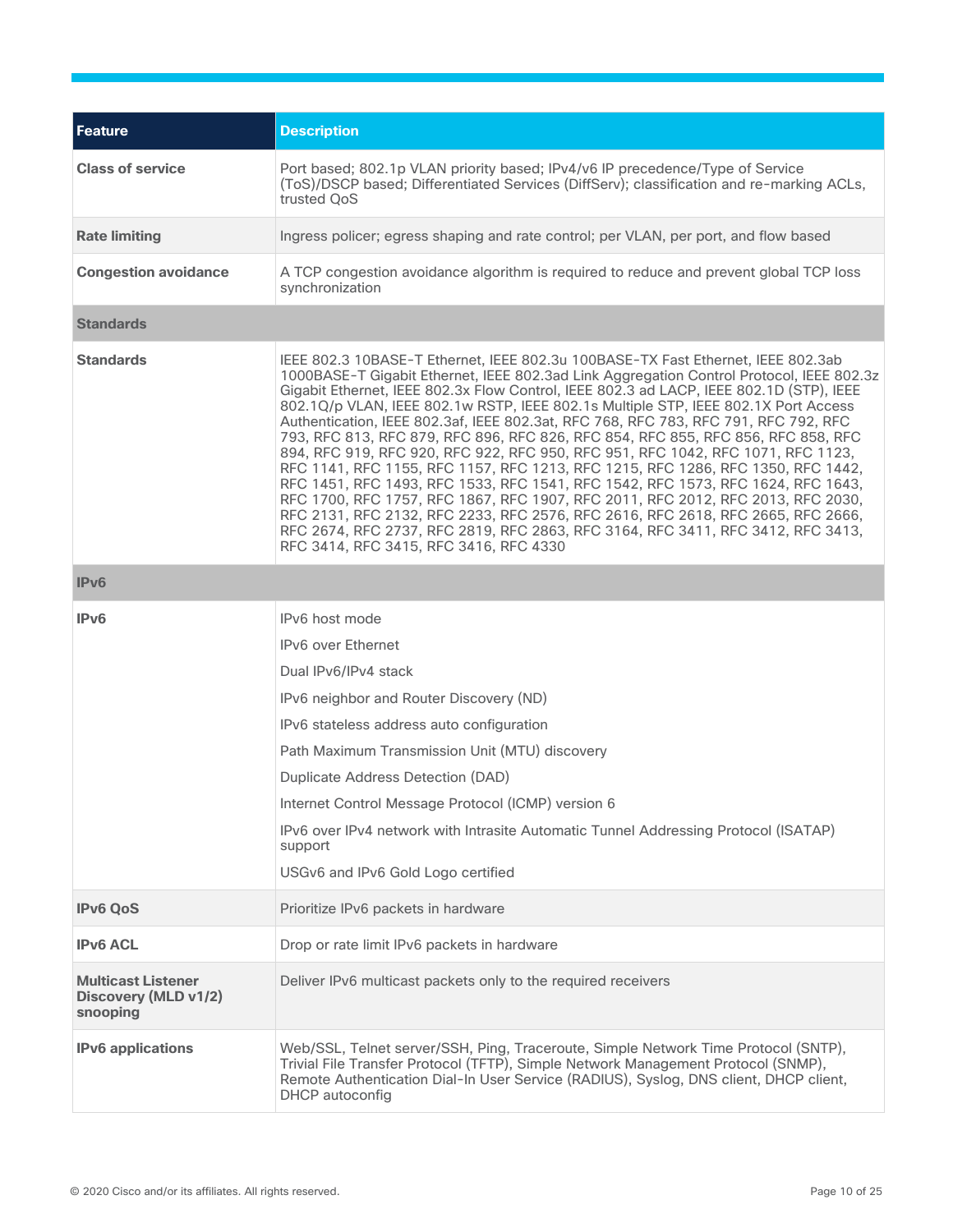| <b>Feature</b>                            | <b>Description</b>                                                                                                                                                                                                                                                                                                                        |                                         |  |  |  |
|-------------------------------------------|-------------------------------------------------------------------------------------------------------------------------------------------------------------------------------------------------------------------------------------------------------------------------------------------------------------------------------------------|-----------------------------------------|--|--|--|
| <b>IPv6 RFCs supported</b>                | RFC 4443 (which obsoletes RFC 2463): ICMPv6                                                                                                                                                                                                                                                                                               |                                         |  |  |  |
|                                           | RFC 4291 (which obsoletes RFC 3513): IPv6 address architecture<br>RFC 4291: IPv6 Addressing Architecture                                                                                                                                                                                                                                  |                                         |  |  |  |
|                                           |                                                                                                                                                                                                                                                                                                                                           |                                         |  |  |  |
|                                           | RFC 2460: IPv6 Specification                                                                                                                                                                                                                                                                                                              |                                         |  |  |  |
|                                           | RFC 4861 (which obsoletes RFC 2461): Neighbor Discovery for IPv6<br>RFC 4862 (which obsoletes RFC 2462): IPv6 Stateless Address Autoconfiguration<br>RFC 1981: Path MTU Discovery<br>RFC 4007: IPv6 Scoped Address Architecture<br>RFC 3484: Default address selection mechanism<br>RFC 5214 (which obsoletes RFC 4214): ISATAP tunneling |                                         |  |  |  |
|                                           |                                                                                                                                                                                                                                                                                                                                           |                                         |  |  |  |
|                                           |                                                                                                                                                                                                                                                                                                                                           |                                         |  |  |  |
|                                           |                                                                                                                                                                                                                                                                                                                                           |                                         |  |  |  |
|                                           |                                                                                                                                                                                                                                                                                                                                           |                                         |  |  |  |
|                                           |                                                                                                                                                                                                                                                                                                                                           |                                         |  |  |  |
|                                           | RFC 4293; MIB IPv6: Textual Conventions and General Group                                                                                                                                                                                                                                                                                 |                                         |  |  |  |
|                                           | RFC 3595: Textual Conventions for IPv6 Flow Label                                                                                                                                                                                                                                                                                         |                                         |  |  |  |
| <b>Management</b>                         |                                                                                                                                                                                                                                                                                                                                           |                                         |  |  |  |
| Web user interface                        | Built-in switch configuration utility for easy browser-based device configuration<br>(HTTP/HTTPS). Supports configuration, wizards, system dashboard, system maintenance,<br>and monitoring                                                                                                                                               |                                         |  |  |  |
|                                           | Basic and advanced mode for maximum operational efficiency                                                                                                                                                                                                                                                                                |                                         |  |  |  |
| <b>Smart Network Application</b><br>(SNA) | An innovative network-level monitoring and management tool embedded in Cisco 250 to<br>550X Series switches. It can discover network topology, display link status, monitor events,<br>apply configurations, and upgrade software images across multiple switches in the network                                                          |                                         |  |  |  |
| <b>SNMP</b>                               | SNMP versions 1, 2c, and 3 with support for traps, and SNMP v3 User-based Security<br>Model (USM)                                                                                                                                                                                                                                         |                                         |  |  |  |
| <b>Standard MIBs</b>                      |                                                                                                                                                                                                                                                                                                                                           | $rfc2665-MIB$                           |  |  |  |
|                                           | Ildpextdot1-MIB                                                                                                                                                                                                                                                                                                                           | $rfc2668-MIB$                           |  |  |  |
|                                           | Ildpextdot3-MIB                                                                                                                                                                                                                                                                                                                           | $rfc2737-MIB$                           |  |  |  |
|                                           | Ildpextmed-MIB                                                                                                                                                                                                                                                                                                                            | rfc2925-MIB                             |  |  |  |
|                                           | rfc2674-MIB                                                                                                                                                                                                                                                                                                                               | rfc3621-MIB                             |  |  |  |
|                                           | $rfc2575-MIB$                                                                                                                                                                                                                                                                                                                             | rfc4668-MIB                             |  |  |  |
|                                           | $rfc2573-MIB$                                                                                                                                                                                                                                                                                                                             | rfc4670-MIB                             |  |  |  |
|                                           | rfc2233-MIB                                                                                                                                                                                                                                                                                                                               | trunk-MIB                               |  |  |  |
|                                           | $rfc2013-MIB$                                                                                                                                                                                                                                                                                                                             | tunnel-MIB                              |  |  |  |
|                                           | rfc2012-MIB                                                                                                                                                                                                                                                                                                                               | udp-MIB                                 |  |  |  |
|                                           | rfc2011-MIB                                                                                                                                                                                                                                                                                                                               | draft-ietf-bridge-8021x-MIB             |  |  |  |
|                                           | RFC-1212                                                                                                                                                                                                                                                                                                                                  | draft-ietf-bridge-rstpmib-04-MIB        |  |  |  |
|                                           | RFC-1215                                                                                                                                                                                                                                                                                                                                  | draft-ietf-hubmib-etherif-mib-v3-00-MIB |  |  |  |
|                                           | SNMPv2-CONF                                                                                                                                                                                                                                                                                                                               | draft-ietf-syslog-device-MIB            |  |  |  |
|                                           | SNMP <sub>v2</sub> -TC                                                                                                                                                                                                                                                                                                                    | ianaaddrfamnumbers-MIB                  |  |  |  |
|                                           | p-bridge-MIB                                                                                                                                                                                                                                                                                                                              | ianaifty-MIB                            |  |  |  |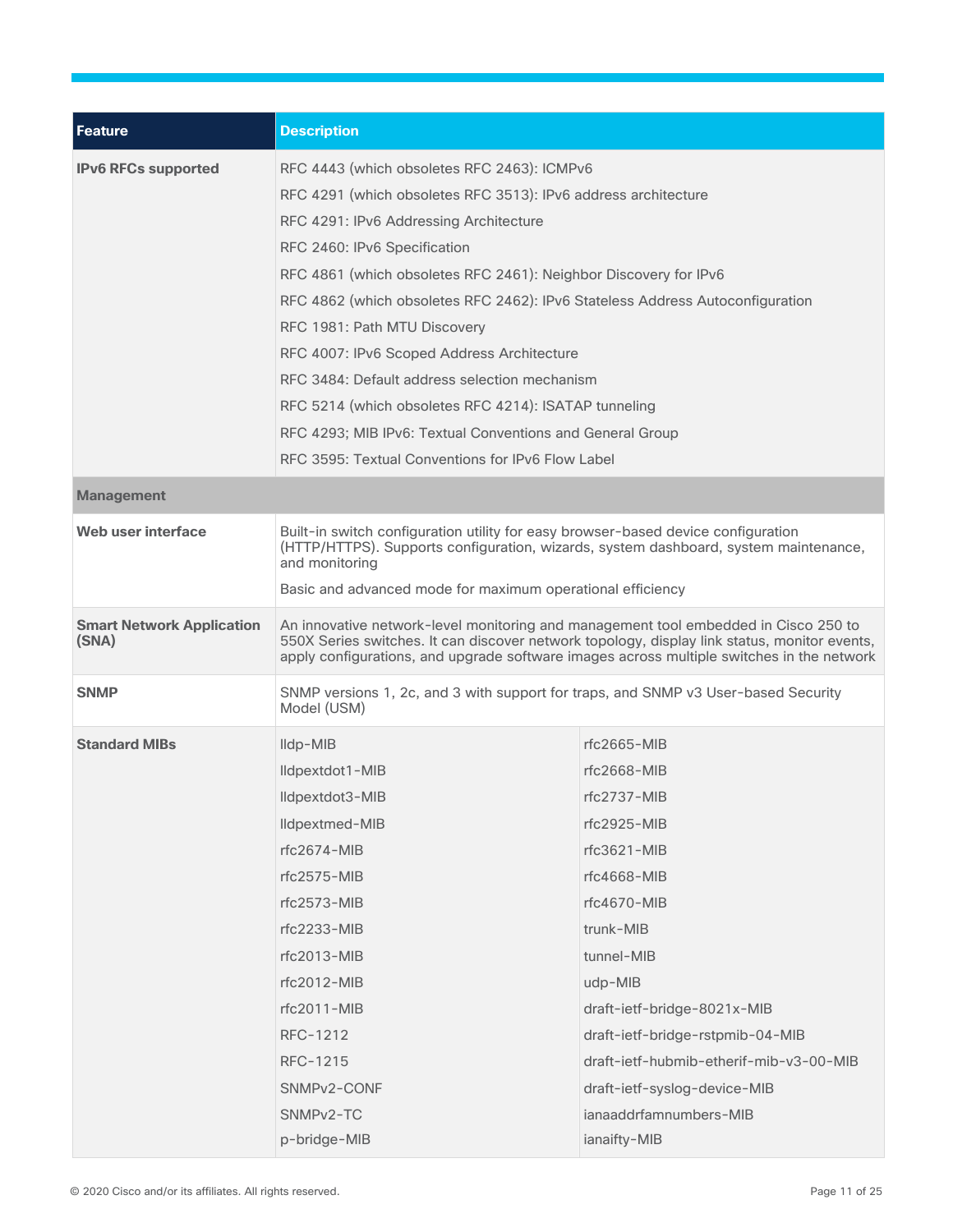| <b>Feature</b>      | <b>Description</b>               |                             |  |  |  |
|---------------------|----------------------------------|-----------------------------|--|--|--|
|                     | q-bridge-MIB                     | ianaprot-MIB                |  |  |  |
|                     | rfc1389-MIB                      | inet-address-MIB            |  |  |  |
|                     | rfc1493-MIB                      | ip-forward-MIB              |  |  |  |
|                     | rfc1611-MIB                      | ip-MIB                      |  |  |  |
|                     | rfc1612-MIB                      | <b>RFC1155-SMI</b>          |  |  |  |
|                     | rfc1850-MIB                      | <b>RFC1213-MIB</b>          |  |  |  |
|                     | rfc1907-MIB                      | SNMPv2-MIB                  |  |  |  |
|                     | $rfc2571-MIB$                    | SNMPv2-SMI                  |  |  |  |
|                     | $rfc2572-MIB$                    | SNMP <sub>v2</sub> -TM      |  |  |  |
|                     | $rfc2574-MIB$                    | RMON-MIB                    |  |  |  |
|                     | rfc2576-MIB                      | rfc1724-MIB                 |  |  |  |
|                     | rfc2613-MIB                      | dcb-raj-DCBX-MIB-1108-MIB   |  |  |  |
|                     |                                  | $rfc1213-MIB$               |  |  |  |
|                     |                                  | rfc1757-MIB                 |  |  |  |
| <b>Private MIBs</b> | CISCOSB-Ildp-MIB                 | CISCOSB-ip-MIB              |  |  |  |
|                     | CISCOSB-brgmulticast-MIB         | CISCOSB-iprouter-MIB        |  |  |  |
|                     | CISCOSB-bridgemibobjects-MIB     | CISCOSB-ipv6-MIB            |  |  |  |
|                     | CISCOSB-bonjour-MIB              | CISCOSB-mnginf-MIB          |  |  |  |
|                     | CISCOSB-dhcpcl-MIB               | CISCOSB-Icli-MIB            |  |  |  |
|                     | CISCOSB-MIB                      | CISCOSB-localization-MIB    |  |  |  |
|                     | CISCOSB-wrandomtaildrop-MIB      | CISCOSB-mcmngr-MIB          |  |  |  |
|                     | CISCOSB-traceroute-MIB           | CISCOSB-mng-MIB             |  |  |  |
|                     | CISCOSB-telnet-MIB               | CISCOSB-physdescription-MIB |  |  |  |
|                     | CISCOSB-stormctrl-MIB            | CISCOSB-PoE-MIB             |  |  |  |
|                     | CISCOSBssh-MIB                   | CISCOSB-protectedport-MIB   |  |  |  |
|                     | CISCOSB-socket-MIB               | CISCOSB-rmon-MIB            |  |  |  |
|                     | CISCOSB-sntp-MIB                 | CISCOSB-rs232-MIB           |  |  |  |
|                     | CISCOSB-smon-MIB                 | CISCOSB-SecuritySuite-MIB   |  |  |  |
|                     | CISCOSB-phy-MIB                  | CISCOSB-snmp-MIB            |  |  |  |
|                     | CISCOSB-multisessionterminal-MIB | CISCOSB-specialbpdu-MIB     |  |  |  |
|                     | CISCOSB-mri-MIB                  | CISCOSB-banner-MIB          |  |  |  |
|                     | CISCOSB-jumboframes-MIB          | CISCOSB-syslog-MIB          |  |  |  |
|                     | CISCOSB-gvrp-MIB                 | CISCOSB-TcpSession-MIB      |  |  |  |
|                     | CISCOSB-endofmib-MIB             | CISCOSB-traps-MIB           |  |  |  |
|                     | CISCOSB-dot1x-MIB                | CISCOSB-trunk-MIB           |  |  |  |
|                     | CISCOSB-deviceparams-MIB         | CISCOSB-tuning-MIB          |  |  |  |
|                     | CISCOSB-cli-MIB                  | CISCOSB-tunnel-MIB          |  |  |  |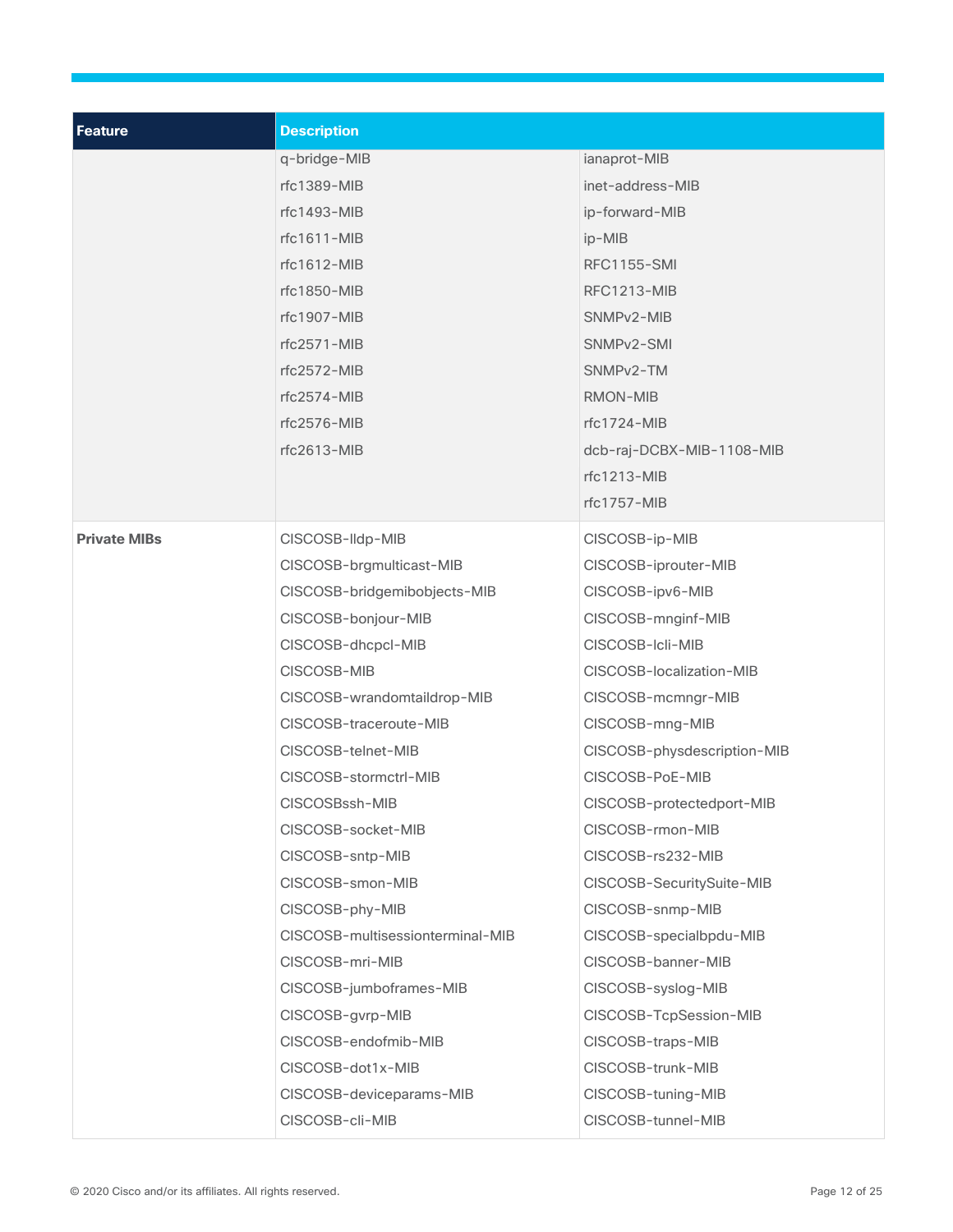| <b>Feature</b>                                                                                    | <b>Description</b>                                                                                                                                                                   |                                      |  |  |  |
|---------------------------------------------------------------------------------------------------|--------------------------------------------------------------------------------------------------------------------------------------------------------------------------------------|--------------------------------------|--|--|--|
|                                                                                                   | CISCOSB-cdb-MIB                                                                                                                                                                      | CISCOSB-udp-MIB                      |  |  |  |
|                                                                                                   | CISCOSB-brgmacswitch-MIB                                                                                                                                                             | CISCOSB-vlan-MIB                     |  |  |  |
|                                                                                                   | CISCOSB-3sw2swtables-MIB                                                                                                                                                             | CISCOSB-ipstdacl-MIB                 |  |  |  |
|                                                                                                   | CISCOSB-smartPorts-MIB                                                                                                                                                               | CISCOSB-eee-MIB                      |  |  |  |
|                                                                                                   | CISCOSB-tbi-MIB                                                                                                                                                                      | CISCOSB-ssI-MIB                      |  |  |  |
|                                                                                                   | CISCOSB-macbaseprio-MIB                                                                                                                                                              | CISCOSB-digitalkeymanage-MIB         |  |  |  |
|                                                                                                   | CISCOSB-env_mib-MIB                                                                                                                                                                  | CISCOSB-qosclimib-MIB                |  |  |  |
|                                                                                                   | CISCOSB-policy-MIB                                                                                                                                                                   | CISCOSB-digitalkeymanage-MIB         |  |  |  |
|                                                                                                   | CISCOSB-sensor-MIB                                                                                                                                                                   | CISCOSB-tbp-MIB                      |  |  |  |
|                                                                                                   | CISCOSB-aaa-MIB                                                                                                                                                                      | CISCOSMB-MIB                         |  |  |  |
|                                                                                                   | CISCOSB-application-MIB                                                                                                                                                              | CISCOSB-secsd-MIB                    |  |  |  |
|                                                                                                   | CISCOSB-bridgesecurity-MIB                                                                                                                                                           | CISCOSB-draft-ietf-entmib-sensor-MIB |  |  |  |
|                                                                                                   | CISCOSB-copy-MIB                                                                                                                                                                     | CISCOSB-draft-ietf-syslog-device-MIB |  |  |  |
|                                                                                                   | CISCOSB-CpuCounters-MIB                                                                                                                                                              | CISCOSB-rfc2925-MIB                  |  |  |  |
|                                                                                                   | CISCOSB-Custom1BonjourService-MIB                                                                                                                                                    | CISCO-SMI-MIB                        |  |  |  |
|                                                                                                   | CISCOSB-dhcp-MIB                                                                                                                                                                     | CISCOSB-DebugCapabilities-MIB        |  |  |  |
|                                                                                                   | CISCOSB-dlf-MIB                                                                                                                                                                      | CISCOSB-CDP-MIB                      |  |  |  |
|                                                                                                   | CISCOSB-dnscl-MIB                                                                                                                                                                    | CISCOSB-vlanVoice-MIB                |  |  |  |
|                                                                                                   | CISCOSB-embweb-MIB                                                                                                                                                                   | CISCOSB-EVENTS-MIB                   |  |  |  |
|                                                                                                   | CISCOSB-fft-MIB                                                                                                                                                                      | CISCOSB-sysmng-MIB                   |  |  |  |
|                                                                                                   | CISCOSB-file-MIB                                                                                                                                                                     | CISCOSB-sct-MIB                      |  |  |  |
|                                                                                                   | CISCOSB-greeneth-MIB                                                                                                                                                                 | CISCO-TC-MIB                         |  |  |  |
|                                                                                                   | CISCOSB-greeneth-MIB                                                                                                                                                                 | CISCO-VTP-MIB<br>CISCO-CDP-MIB       |  |  |  |
|                                                                                                   | CISCOSB-interfaces-MIB                                                                                                                                                               |                                      |  |  |  |
|                                                                                                   | CISCOSB-interfaces_recovery-MIB                                                                                                                                                      |                                      |  |  |  |
| <b>Remote Monitoring (RMON)</b>                                                                   | Embedded RMON software agent supports 4 RMON groups (history, statistics, alarms, and<br>events) for enhanced traffic management, monitoring, and analysis                           |                                      |  |  |  |
| <b>IPv4 and IPv6 dual stack</b>                                                                   | Coexistence of both protocol stacks to ease migration                                                                                                                                |                                      |  |  |  |
| Firmware upgrade                                                                                  | Web browser upgrade (HTTP/HTTPS) and TFTP and upgrade over SCP running over SSH                                                                                                      |                                      |  |  |  |
|                                                                                                   | Dual images for resilient firmware upgrades                                                                                                                                          |                                      |  |  |  |
| <b>Port mirroring</b>                                                                             | Traffic on a port can be mirrored to another port for analysis with a network analyzer or<br>RMON probe. Up to 4 source ports can be mirrored to one destination port                |                                      |  |  |  |
| <b>VLAN mirroring</b>                                                                             | Traffic from a VLAN can be mirrored to a port for analysis with a network analyzer or RMON<br>probe. Up to 4 source VLANs can be mirrored to one destination port                    |                                      |  |  |  |
| <b>Dynamic Host Configuration</b><br><b>Protocol (DHCP) (options</b><br>12, 66, 67, 129, and 150) | DHCP options facilitate tighter control from a central point (DHCP server), to obtain IP<br>address, autoconfiguration (with configuration file download), DHCP Relay, and host name |                                      |  |  |  |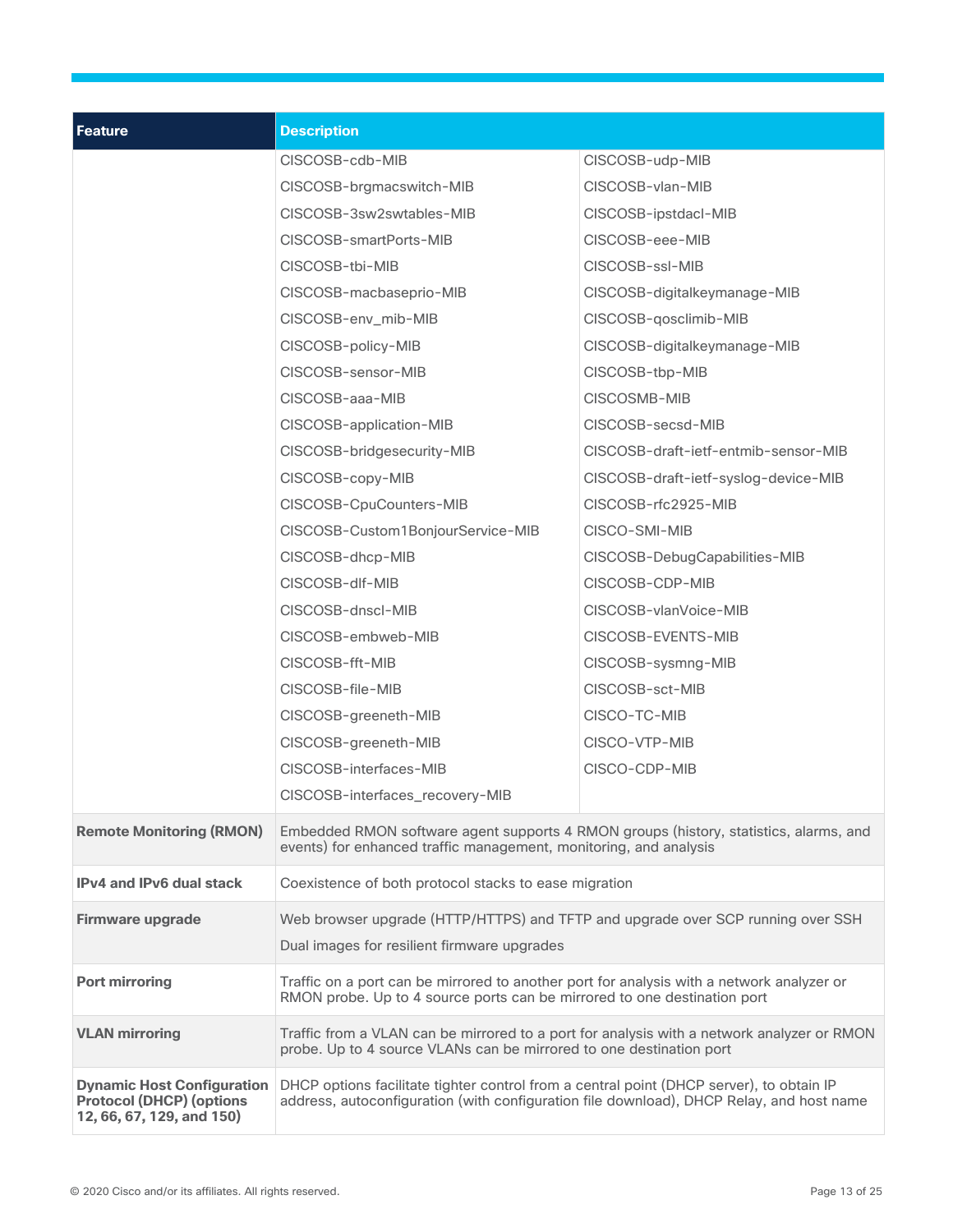| Feature                                            | <b>Description</b>                                                                                                                                                                                                                                                                                                                                                                                   |
|----------------------------------------------------|------------------------------------------------------------------------------------------------------------------------------------------------------------------------------------------------------------------------------------------------------------------------------------------------------------------------------------------------------------------------------------------------------|
| <b>Secure Copy (SCP)</b>                           | Securely transfers files to and from the switch                                                                                                                                                                                                                                                                                                                                                      |
| <b>Autoconfiguration with SCP</b><br>file download | Enables mass deployment with protection of sensitive data                                                                                                                                                                                                                                                                                                                                            |
| <b>Text-editable configs</b>                       | Config files can be edited with a text editor and downloaded to another switch, facilitating<br>easier mass deployment                                                                                                                                                                                                                                                                               |
| <b>Smartports</b>                                  | Simplified configuration of QoS and security capabilities                                                                                                                                                                                                                                                                                                                                            |
| <b>Auto Smartports</b>                             | Automatically applies the intelligence delivered through the Smartports roles to the port<br>based on the devices discovered over Cisco Discovery Protocol or LLDP-MED. This<br>facilitates zero-touch deployments                                                                                                                                                                                   |
| <b>Textview Command-Line</b><br>Interface (CLI)    | Scriptable CLI. A full CLI as well as a menu-based CLI is supported. User privilege levels 1,<br>7, and 15 are supported for the CLI                                                                                                                                                                                                                                                                 |
| <b>Cloud services</b>                              | Support for Cisco FindIT Network Manager and Cisco Active Advisor                                                                                                                                                                                                                                                                                                                                    |
| <b>Embedded FindIT Network</b><br><b>Probe</b>     | Support for embedded FindIT Network Probe running on the switch. Eliminates the need to<br>set up a separate hardware or virtual machine for the FindIT Network Probe on site                                                                                                                                                                                                                        |
| <b>Cisco Network Plug and</b><br>Play (PnP) agent  | The Cisco Network Plug and Play solution provides a simple, secure, unified, and integrated<br>offering to ease new branch or campus device rollouts or for provisioning updates to an<br>existing network. The solution provides a unified approach to provision Cisco routers,<br>switches, and wireless devices with a near-zero-touch deployment experience<br><b>Supports Cisco PnP Connect</b> |
| <b>Localization</b>                                | Localization of GUI and documentation into multiple languages                                                                                                                                                                                                                                                                                                                                        |
| Login banner                                       | Configurable multiple banners for web as well as CLI                                                                                                                                                                                                                                                                                                                                                 |
| <b>Other management</b>                            | Traceroute; single IP management; HTTP/HTTPS; RADIUS; port mirroring; TFTP upgrade;<br>DHCP client; Simple Network Time Protocol (SNTP); cable diagnostics; Ping; syslog; Telnet<br>client (SSH secure support); automatic time settings from Management Station                                                                                                                                     |
| <b>Green (power efficiency)</b>                    |                                                                                                                                                                                                                                                                                                                                                                                                      |
| <b>Energy detect</b>                               | Automatically turns power off on RJ-45 port when detecting link down. Active mode is<br>resumed without loss of any packets when the switch detects the link is up                                                                                                                                                                                                                                   |
| <b>Cable length detection</b>                      | Adjusts the signal strength based on the cable length. Reduces the power consumption for<br>shorter cables                                                                                                                                                                                                                                                                                           |
| EEE compliant (802.3az)                            | Supports IEEE 802.3az on all copper Gigabit Ethernet ports                                                                                                                                                                                                                                                                                                                                           |
| <b>Disable port LEDs</b>                           | LEDs can be manually turned off to save on energy                                                                                                                                                                                                                                                                                                                                                    |
| <b>Time-based port operation</b>                   | Link up or down based on user-defined schedule (when the port is administratively up)                                                                                                                                                                                                                                                                                                                |
| <b>Time-based PoE</b>                              | PoE power can be on or off based on user-defined schedule to save energy                                                                                                                                                                                                                                                                                                                             |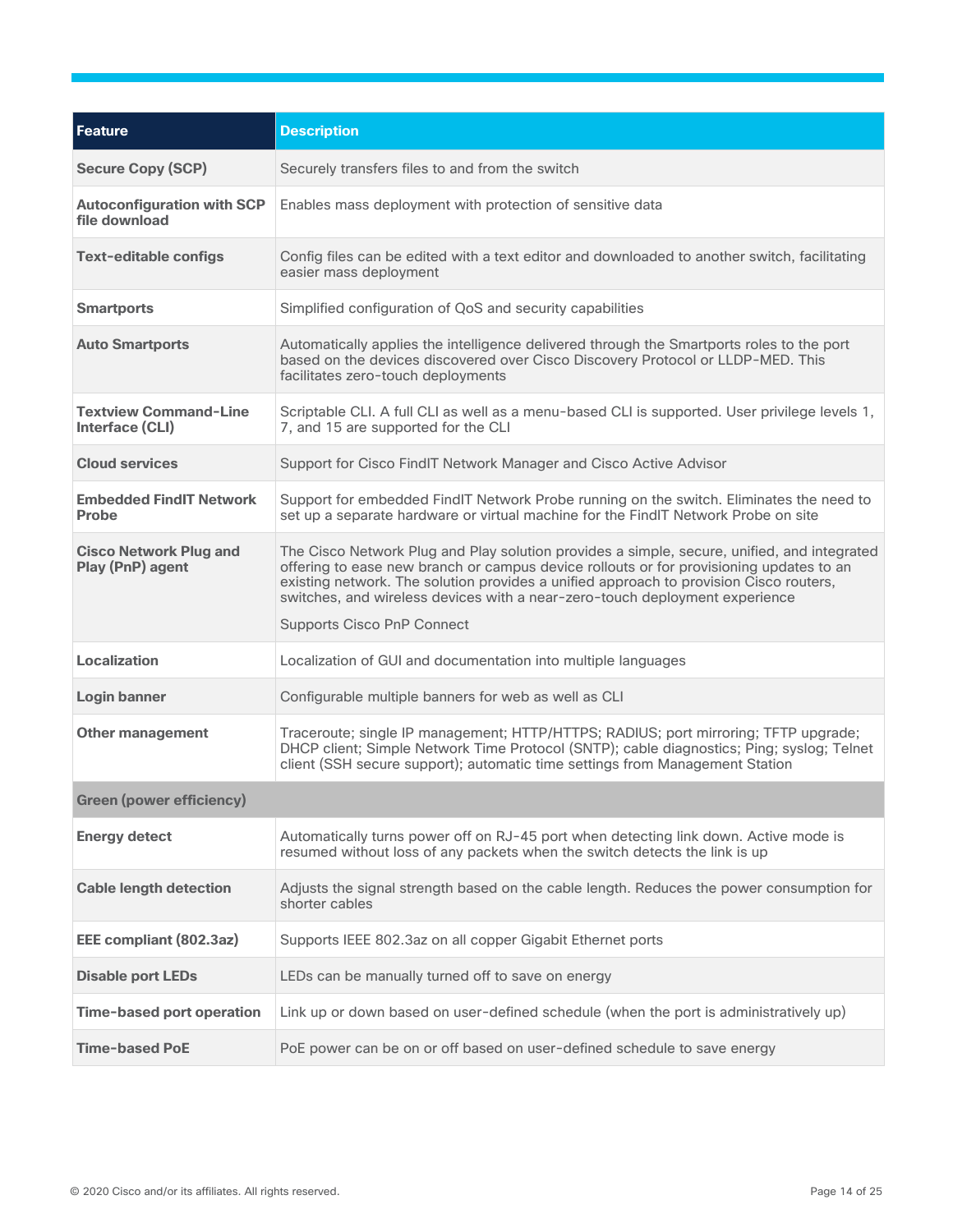| <b>Feature</b>                                                                                              | <b>Description</b>                                                                                                                                                                                                                                                         |                                                               |                                                                                               |  |  |
|-------------------------------------------------------------------------------------------------------------|----------------------------------------------------------------------------------------------------------------------------------------------------------------------------------------------------------------------------------------------------------------------------|---------------------------------------------------------------|-----------------------------------------------------------------------------------------------|--|--|
| <b>General</b>                                                                                              |                                                                                                                                                                                                                                                                            |                                                               |                                                                                               |  |  |
| <b>Jumbo frames</b>                                                                                         | Frame sizes up to 9K bytes. The default MTU is 2K bytes                                                                                                                                                                                                                    |                                                               |                                                                                               |  |  |
| <b>MAC</b> table                                                                                            | 8K addresses                                                                                                                                                                                                                                                               |                                                               |                                                                                               |  |  |
| <b>Discovery</b>                                                                                            |                                                                                                                                                                                                                                                                            |                                                               |                                                                                               |  |  |
| <b>Bonjour</b>                                                                                              |                                                                                                                                                                                                                                                                            | The switch advertises itself using the Bonjour protocol       |                                                                                               |  |  |
| <b>Link Layer Discovery</b><br>Protocol (LLDP) (802.1ab)<br>with LLDP-MED extensions                        | Link Layer Discovery Protocol (LLDP) allows the switch to advertise its identification,<br>configuration, and capabilities to neighboring devices that store the data in a MIB. LLDP-<br>MED is an enhancement to LLDP that adds the extensions needed for IP phones       |                                                               |                                                                                               |  |  |
| <b>Cisco Discovery Protocol</b>                                                                             |                                                                                                                                                                                                                                                                            | device and its characteristics using Cisco Discovery Protocol | The switch advertises itself using the Cisco Discovery Protocol. It also learns the connected |  |  |
| <b>Product specifications</b>                                                                               |                                                                                                                                                                                                                                                                            |                                                               |                                                                                               |  |  |
| 802.3at PoE+ and 802.3af<br>PoE delivered over any of<br>the RJ-45 ports within the<br>listed power budgets | The following switches support 802.3at PoE+, 802.3af, and Cisco prestandard (legacy)<br>PoE. Maximum power of 30.0W to any 10/100 or Gigabit Ethernet port, until the PoE budget<br>for the switch is reached. The total power available for PoE per switch is as follows: |                                                               |                                                                                               |  |  |
|                                                                                                             | <b>Model</b>                                                                                                                                                                                                                                                               |                                                               | Power dedicated to PoE Number of ports that support PoE                                       |  |  |
|                                                                                                             | SF250-24P                                                                                                                                                                                                                                                                  | <b>185W</b>                                                   | 24                                                                                            |  |  |
|                                                                                                             | SF250-48HP                                                                                                                                                                                                                                                                 | 195W                                                          | 48                                                                                            |  |  |
|                                                                                                             | SG250-08HP                                                                                                                                                                                                                                                                 | 45W                                                           | 8                                                                                             |  |  |
|                                                                                                             | SG250-10P                                                                                                                                                                                                                                                                  | 62W                                                           | 8                                                                                             |  |  |
|                                                                                                             | SG250-26HP                                                                                                                                                                                                                                                                 | 100W                                                          | 24                                                                                            |  |  |
|                                                                                                             | SG250-26P                                                                                                                                                                                                                                                                  | 195W                                                          | 24                                                                                            |  |  |
|                                                                                                             | SG250-50HP                                                                                                                                                                                                                                                                 | 192W                                                          | 48                                                                                            |  |  |
|                                                                                                             | SG250-50P                                                                                                                                                                                                                                                                  | 375W                                                          | 48                                                                                            |  |  |
|                                                                                                             | SG250X-24P                                                                                                                                                                                                                                                                 | 195W                                                          | 24                                                                                            |  |  |
|                                                                                                             | SG250X-48P                                                                                                                                                                                                                                                                 | 382W                                                          | 48                                                                                            |  |  |
| <b>PoE Powered Device (PD)</b><br>and PoE pass-through                                                      | Besides AC power, select compact switch models can work as PoE Powered Device (PD)<br>and be powered by PoE switches connected to the uplink ports. The switch can also pass<br>through the power to downstream PoE end devices if required                                |                                                               |                                                                                               |  |  |
|                                                                                                             | Maximum of 60W can be drawn per uplink port if the peer PoE switch supports 60W PoE.<br>When multiple uplink ports are connected to PoE switches, the power drawn from these<br>ports is combined                                                                          |                                                               |                                                                                               |  |  |
|                                                                                                             | When AC power is connected and functioning correctly, it is preferred over PoE power. The<br>PoE power can function as a backup to the AC power source or be used as the sole power<br>source for the switch                                                               |                                                               |                                                                                               |  |  |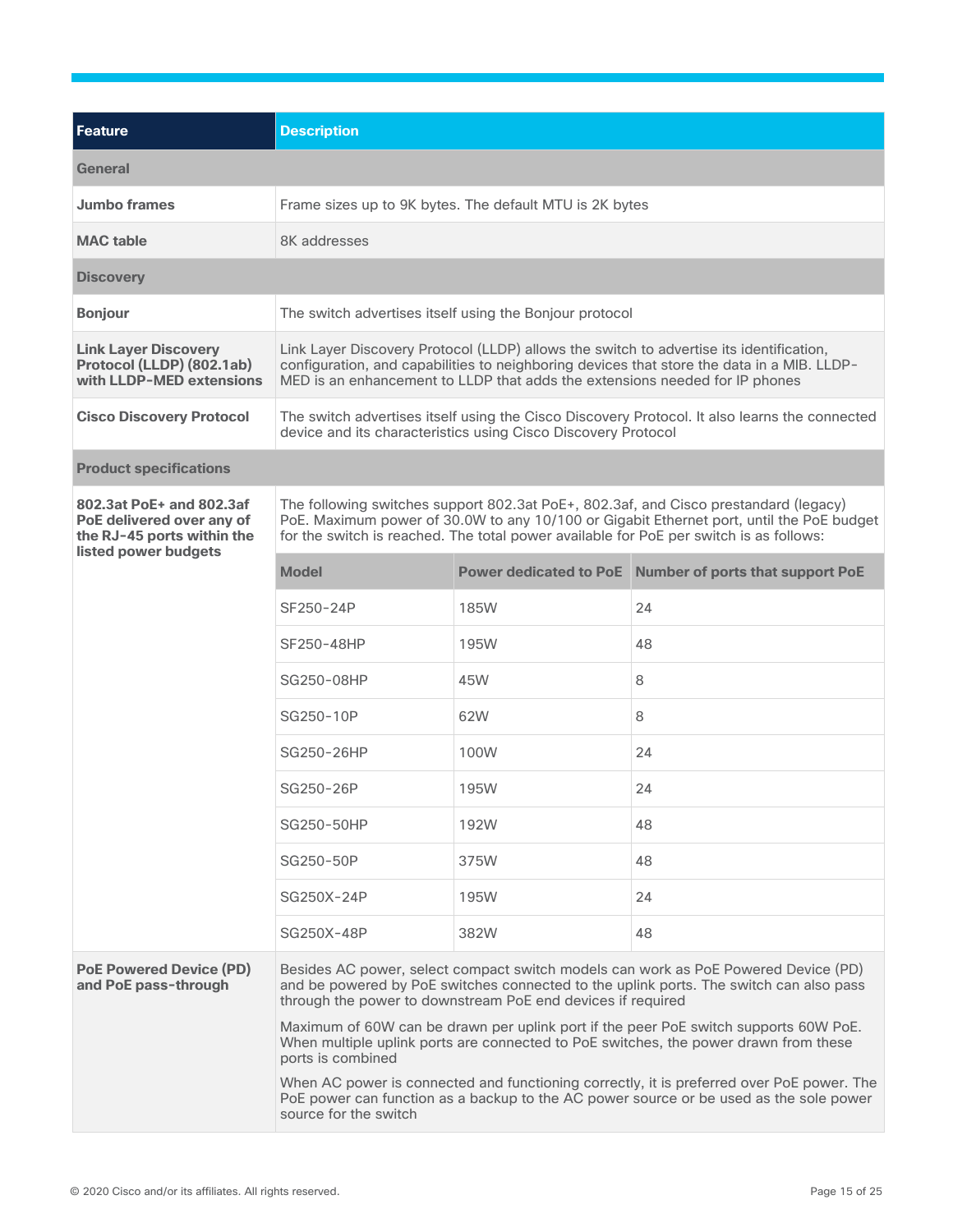| Feature                                  | <b>Description</b> |                                                                                                                                       |                                                                                              |                                               |                                     |  |
|------------------------------------------|--------------------|---------------------------------------------------------------------------------------------------------------------------------------|----------------------------------------------------------------------------------------------|-----------------------------------------------|-------------------------------------|--|
|                                          | <b>Model</b>       | <b>Power option</b>                                                                                                                   | <b>Available PoE</b><br>pass-through<br>power (W)                                            | Can switch be powered with<br>uplinks?        |                                     |  |
|                                          | SG250-08           | 1 x PoE uplink<br>1 x PoE+ uplink<br><b>AC Power</b>                                                                                  | N/A<br>N/A<br>N/A                                                                            | Yes<br>Yes<br>Yes                             |                                     |  |
|                                          | SG250-10P          | 1 x PoE uplink<br>2 x PoE uplink<br>1 x PoE+ uplink<br>2 x PoE+ uplink<br>1 x 60W PoE uplink<br>2 x 60W PoE uplink<br><b>AC Power</b> | 0 <sub>W</sub><br>0 <sub>W</sub><br>0 <sub>W</sub><br><b>22W</b><br><b>22W</b><br>50W<br>62W | Yes<br>Yes<br>Yes<br>Yes<br>Yes<br>Yes<br>Yes |                                     |  |
| <b>Power consumption</b><br>(worst case) | <b>Model</b>       | <b>Green power (mode)</b>                                                                                                             | <b>System power</b><br>consumption                                                           | <b>Power</b><br>consumption<br>(with PoE)     | <b>Heat dissipation</b><br>(BTU/hr) |  |
|                                          | SF250-24           | EEE, Energy Detect                                                                                                                    | 110V=10.6W<br>220V=10.9W                                                                     | $\qquad \qquad -$                             | 37.19                               |  |
|                                          | SF250-24P          | EEE, Energy Detect                                                                                                                    | 110V=29.2W<br>220V=28.3W                                                                     | 110V=238W<br>220V=230W                        | 812.09                              |  |
|                                          | SF250-48           | EEE, Energy Detect                                                                                                                    | 110V=23.4W<br>220V=24.2W                                                                     | $\overline{\phantom{a}}$                      | 82.57                               |  |
|                                          | SF250-48HP         | EEE, Energy Detect                                                                                                                    | 110V=43.1W<br>220V=44.3W                                                                     | 110V=265.2W<br>220V=255.8W                    | 904.90                              |  |
|                                          | SG250-08           | EEE, Energy Detect,<br>Short Reach                                                                                                    | 110V=7.6W<br>220V=7.6W                                                                       | $\overline{\phantom{a}}$                      | 25.93                               |  |
|                                          | SG250-08HP         | EEE, Energy Detect,<br>Short Reach                                                                                                    | 110V=9.1W<br>220V=10.1W                                                                      | $110V = 61.4W$<br>220V=59.8W                  | 209.51                              |  |
|                                          | SG250-10P          | EEE, Energy Detect,<br>Short Reach                                                                                                    | 110V=13.25W<br>220V=13.42W                                                                   | 110V=85.19W<br>220V=84.17W                    | 290.68                              |  |
|                                          | SG250-18           | EEE, Energy Detect,<br>Short Reach                                                                                                    | 110V=13.1W<br>220V=13.0W                                                                     | $\overline{\phantom{a}}$                      | 44.70                               |  |
|                                          | SG250-26           | EEE, Energy Detect,<br>Short Reach                                                                                                    | $110V = 18.1W$<br>220V=18.9W                                                                 | $\overline{\phantom{a}}$                      | 64.49                               |  |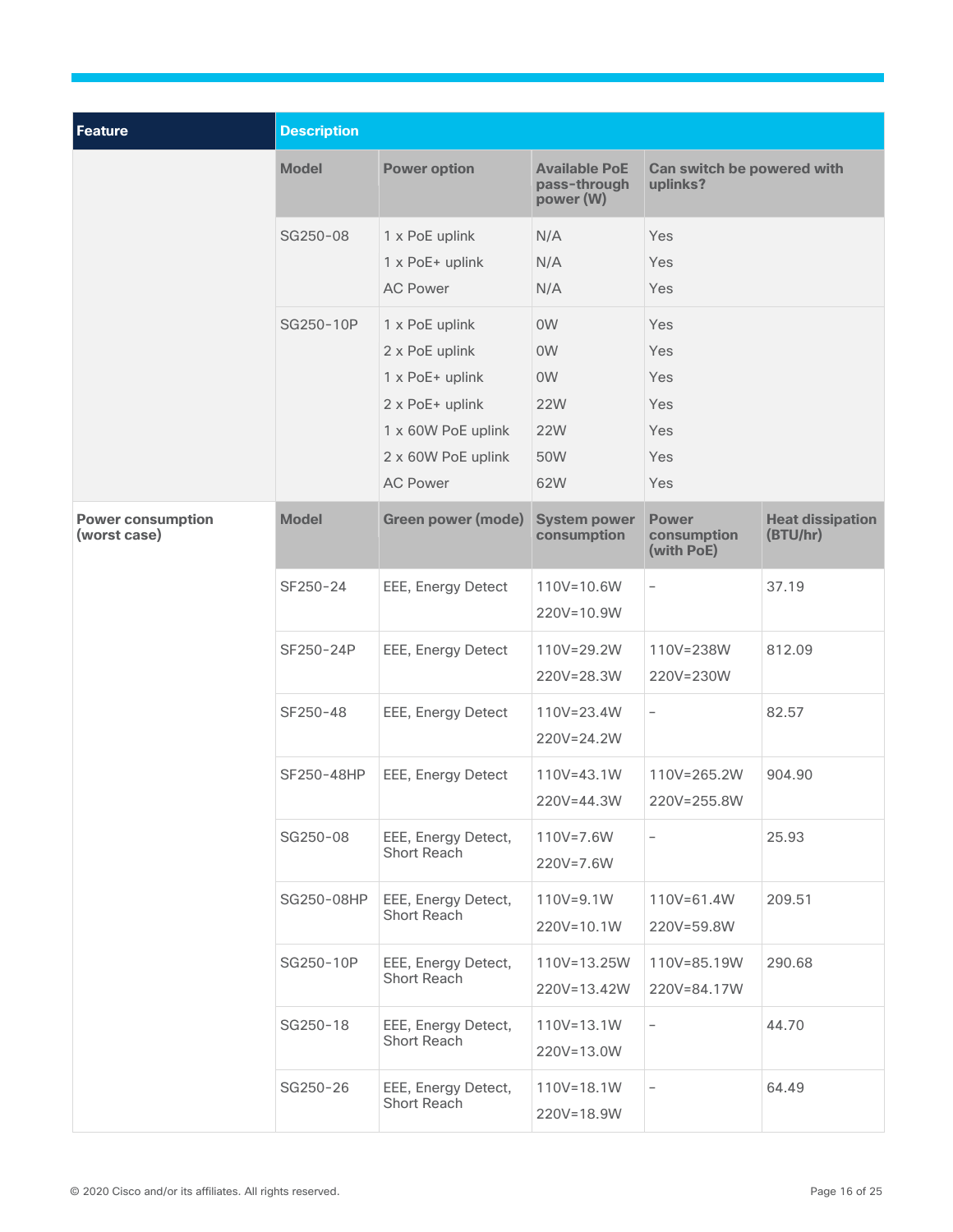| <b>Feature</b> | <b>Description</b> |                                           |                                                        |                            |                              |                              |  |
|----------------|--------------------|-------------------------------------------|--------------------------------------------------------|----------------------------|------------------------------|------------------------------|--|
|                | SG250-26HP         | EEE, Energy Detect,<br><b>Short Reach</b> | 110V=135.2W<br>110V=23.5W<br>220V=24.4W<br>220V=133.9W |                            |                              | 461.32                       |  |
|                | SG250-26P          | EEE, Energy Detect,<br><b>Short Reach</b> | 110V=34.2W<br>110V=262W<br>220V=37.2W<br>220V=254.5W   |                            | 893.98                       |                              |  |
|                | SG250-50           | EEE, Energy Detect,<br><b>Short Reach</b> | 110V=35.2W<br>220V=35.4W                               | $\overline{\phantom{a}}$   |                              | 120.79                       |  |
|                | SG250-50HP         | EEE, Energy Detect,<br>Short Reach        | 110V=57.5W<br>110V=267.2W<br>220V=59.3W<br>220V=263.5W |                            | 911.72                       |                              |  |
|                | SG250-50P          | EEE, Energy Detect,<br>Short Reach        | 110V=58.5W<br>220V=60.3W                               | 110V=481.9W<br>220V=468.1W |                              | 1,644.31                     |  |
|                | SG250X-24          | EEE, Energy Detect,<br>Short Reach        | 110V=28.7W<br>220V=29.1W                               | $\overline{\phantom{a}}$   |                              | 99.29                        |  |
|                | SG250X-24P         | EEE, Energy Detect,<br><b>Short Reach</b> | 110V=46.8W<br>220V=49.2W                               | 110V=260.1W<br>220V=257.1W |                              | 887.50                       |  |
|                | SG250X-48          | EEE, Energy Detect,<br>Short Reach        | 110V=46.0W<br>220V=45.6W                               | $\qquad \qquad -$          |                              | 156.96                       |  |
|                | SG250X-48P         | EEE, Energy Detect,<br><b>Short Reach</b> | 110V=68.4W<br>220V=70.3W                               |                            | 110V=502.3W<br>220V=487.1W   | 1,713.92                     |  |
| <b>Ports</b>   | <b>Model name</b>  | <b>Total system ports</b>                 | Combo ports (RJ-45 + SFP)<br>RJ-45 ports               |                            |                              |                              |  |
|                | SF250-24           | 24 Fast Ethernet +<br>4 Gigabit Ethernet  | 24 Fast Ethernet<br><b>SFP</b>                         |                            | 2 Gigabit Ethernet combo + 2 |                              |  |
|                | SF250-24P          | 24 Fast Ethernet +<br>4 Gigabit Ethernet  | 24 Fast Ethernet<br><b>SFP</b>                         |                            |                              | 2 Gigabit Ethernet combo + 2 |  |
|                | SF250-48           | 48 Fast Ethernet +<br>4 Gigabit Ethernet  | 48 Fast Ethernet<br>SFP                                |                            |                              | 2 Gigabit Ethernet combo + 2 |  |
|                | SF250-48HP         | 48 Fast Ethernet +<br>4 Gigabit Ethernet  | 48 Fast Ethernet<br><b>SFP</b>                         |                            |                              | 2 Gigabit Ethernet combo + 2 |  |
|                | SG250-08           | 8 Gigabit Ethernet                        | 8 Gigabit Ethernet                                     |                            |                              |                              |  |
|                | SG250-08HP         | 8 Gigabit Ethernet                        | 8 Gigabit Ethernet                                     |                            | $\overline{\phantom{a}}$     |                              |  |
|                | SG250-10P          | 10 Gigabit Ethernet                       | 8 Gigabit Ethernet                                     |                            | 2 Gigabit Ethernet combo     |                              |  |
|                | SG250-18           | 18 Gigabit Ethernet                       | 16 Gigabit Ethernet<br>2 Gigabit Ethernet combo        |                            |                              |                              |  |
|                | SG250-26           | 26 Gigabit Ethernet                       | 24 Gigabit Ethernet<br>2 Gigabit Ethernet combo        |                            |                              |                              |  |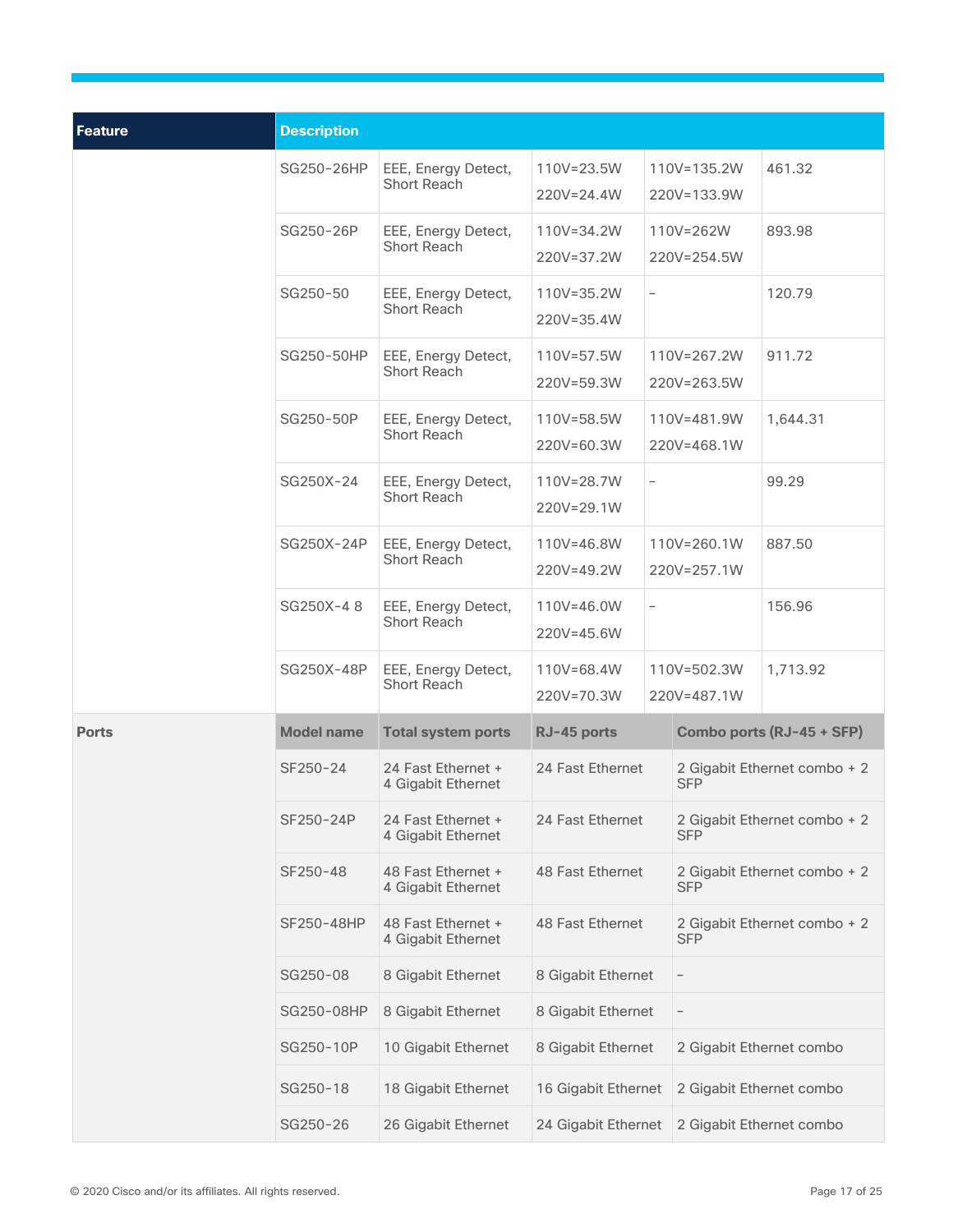| <b>Feature</b>          | <b>Description</b>                                                                                                      |                                                |                     |                                            |  |
|-------------------------|-------------------------------------------------------------------------------------------------------------------------|------------------------------------------------|---------------------|--------------------------------------------|--|
|                         | SG250-26HP                                                                                                              | 26 Gigabit Ethernet                            | 24 Gigabit Ethernet | 2 Gigabit Ethernet combo                   |  |
|                         | SG250-26P                                                                                                               | 26 Gigabit Ethernet                            | 24 Gigabit Ethernet | 2 Gigabit Ethernet combo                   |  |
|                         | SG250-50                                                                                                                | 50 Gigabit Ethernet                            | 48 Gigabit Ethernet | 2 Gigabit Ethernet combo                   |  |
|                         | SG250-50HP                                                                                                              | 50 Gigabit Ethernet                            | 48 Gigabit Ethernet | 2 Gigabit Ethernet combo                   |  |
|                         | SG250-50P                                                                                                               | 50 Gigabit Ethernet                            | 48 Gigabit Ethernet | 2 Gigabit Ethernet combo                   |  |
|                         | SG250X-24                                                                                                               | 24 Gigabit Ethernet +<br>4 10 Gigabit Ethernet | 24 Gigabit Ethernet | 2 10 Gigabit Ethernet copper +<br>$2$ SFP+ |  |
|                         | SG250X-24P                                                                                                              | 24 Gigabit Ethernet +<br>4 10 Gigabit Ethernet | 24 Gigabit Ethernet | 2 10 Gigabit Ethernet copper +<br>$2$ SFP+ |  |
|                         | SG250X-48                                                                                                               | 48 Gigabit Ethernet +<br>4 10 Gigabit Ethernet | 48 Gigabit Ethernet | 2 10 Gigabit Ethernet copper +<br>$2$ SFP+ |  |
|                         | SG250X-48P                                                                                                              | 48 Gigabit Ethernet +<br>4 10 Gigabit Ethernet | 48 Gigabit Ethernet | 2 10 Gigabit Ethernet copper +<br>$2$ SFP+ |  |
| <b>USB slot</b>         | USB Type-A slot on the front panel of the switch for easy file and image management                                     |                                                |                     |                                            |  |
| <b>Buttons</b>          | Reset button                                                                                                            |                                                |                     |                                            |  |
| <b>Cabling type</b>     | Unshielded Twisted Pair (UTP) Category 5 or better for 10BASE-T/100BASE-TX; UTP<br>Category 5e or better for 1000BASE-T |                                                |                     |                                            |  |
| <b>Mounting Options</b> | Desktop placement, rackmount (excluding SG250-08 and SG250-08HP) and wall-mount                                         |                                                |                     |                                            |  |
| <b>LEDs</b>             | System, Link/Act, PoE, Speed                                                                                            |                                                |                     |                                            |  |
| <b>Flash</b>            | 256 MB                                                                                                                  |                                                |                     |                                            |  |
| <b>CPU</b>              | 800 MHz ARM                                                                                                             |                                                |                     |                                            |  |
| <b>CPU memory</b>       | 512 MB                                                                                                                  |                                                |                     |                                            |  |
| <b>Packet buffer</b>    | All numbers are aggregate across all ports because the buffers are dynamically shared:                                  |                                                |                     |                                            |  |
|                         | <b>Model name</b>                                                                                                       |                                                |                     | <b>Packet buffer</b>                       |  |
|                         | SF250-24                                                                                                                |                                                | 12 Mb               |                                            |  |
|                         | SF250-24P                                                                                                               |                                                | 12 Mb               |                                            |  |
|                         | SF250-48                                                                                                                |                                                | 24 Mb               |                                            |  |
|                         | SF250-48HP                                                                                                              |                                                | 24 Mb               |                                            |  |
|                         | SG250-08                                                                                                                |                                                | 12 Mb               |                                            |  |
|                         | SG250-08HP                                                                                                              |                                                | 12 Mb               |                                            |  |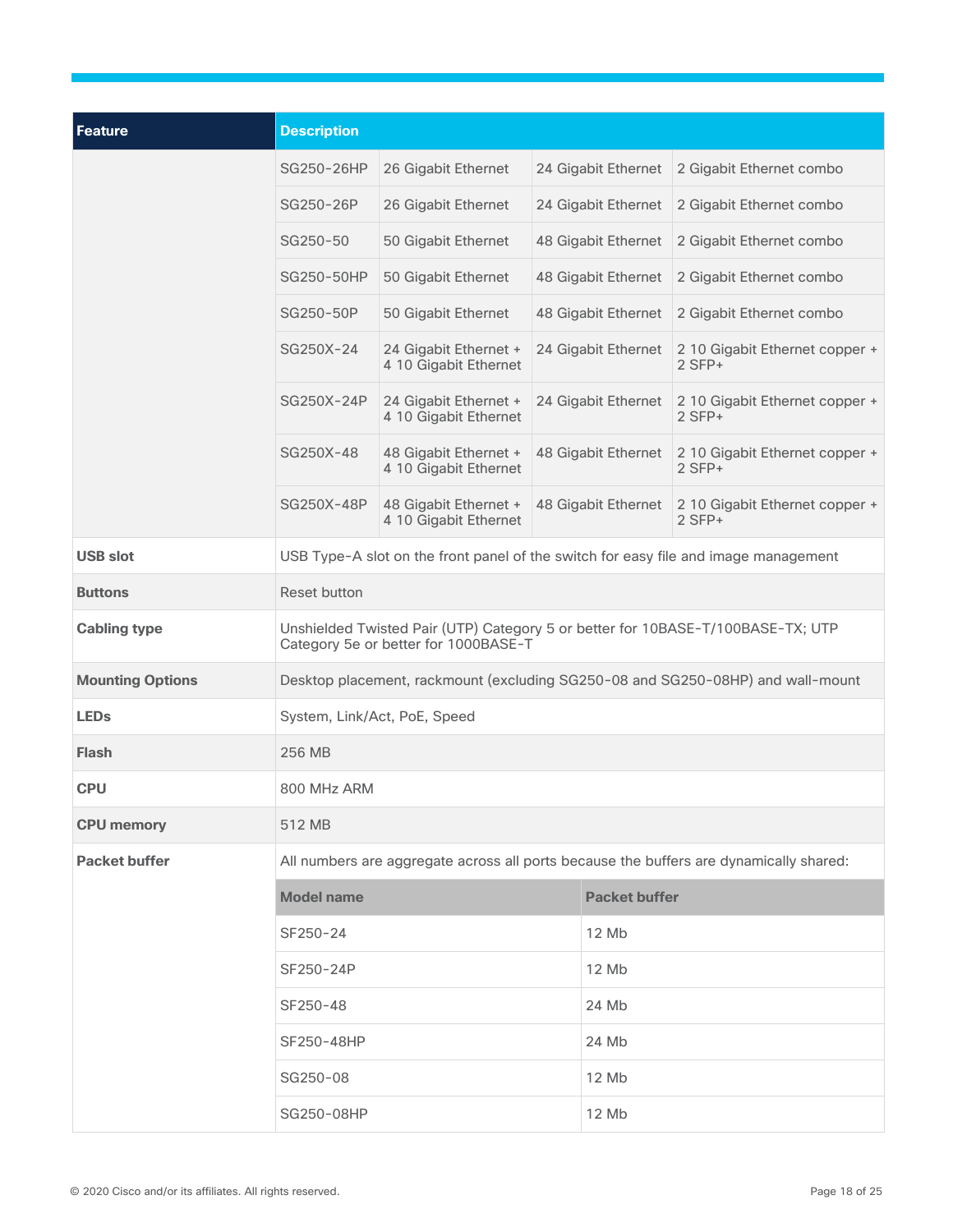| Feature                              | <b>Description</b> |                   |              |                         |  |
|--------------------------------------|--------------------|-------------------|--------------|-------------------------|--|
|                                      | SG250-10P          |                   | 12 Mb        |                         |  |
|                                      | SG250-18           |                   | 12 Mb        |                         |  |
|                                      | SG250-26           |                   | 12 Mb        |                         |  |
|                                      | SG250-26HP         |                   | 12 Mb        |                         |  |
|                                      | SG250-26P          |                   | 12 Mb        |                         |  |
|                                      | SG250-50           |                   | 24 Mb        |                         |  |
|                                      | SG250-50HP         |                   | 24 Mb        |                         |  |
|                                      | SG250-50P          |                   | 24 Mb        |                         |  |
|                                      | SG250X-24          |                   | 12 Mb        |                         |  |
|                                      | SG250X-24P         |                   | 12 Mb        |                         |  |
|                                      | SG250X-48          |                   | 24 Mb        |                         |  |
|                                      | SG250X-48P         |                   | 24 Mb        |                         |  |
| <b>Supported SFP/SFP+</b><br>modules | <b>SKU</b>         | <b>Media</b>      | <b>Speed</b> | <b>Maximum distance</b> |  |
|                                      | MGBBX1             | Single-mode fiber | 1000 Mbps    | 10 km                   |  |
|                                      | MGBSX1             | Multimode fiber   | 1000 Mbps    | 500 m                   |  |
|                                      | MGBLH1             | Single-mode fiber | 1000 Mbps    | 40 km                   |  |
|                                      | MGBLX1             | Single-mode fiber | 1000 Mbps    | 10 km                   |  |
|                                      | MGBT1              | UTP cat 5e        | 1000 Mbps    | 100 m                   |  |
|                                      | $GLC-LH-SMD=$      | Single-mode fiber | 1000 Mbps    | <b>10 km</b>            |  |
|                                      | $GLC-BX-U=$        | Single-mode fiber | 1000 Mbps    | 10 km                   |  |
|                                      | SFP-H10GB-CU1M     | Copper coax       | 10 Gig       | 1 <sub>m</sub>          |  |
|                                      | SFP-H10GB-CU3M     | Copper coax       | 10 Gig       | 3 <sub>m</sub>          |  |
|                                      | SFP-H10GB-CU5M     | Copper coax       | 10 Gig       | 5 <sub>m</sub>          |  |
|                                      | SFP-10G-SR         | Multimode fiber   | 10 Gig       | 26 m - 400 m            |  |
|                                      | SFP-10G-LR         | Single-mode fiber | 10 Gig       | <b>10 km</b>            |  |
|                                      | SFP-10G-SR-S       | Multimode fiber   | 10 Gig       | 26 m - 400 m            |  |
|                                      | SFP-10G-LR-S       | Single-mode fiber | 10 Gig       | 10 km                   |  |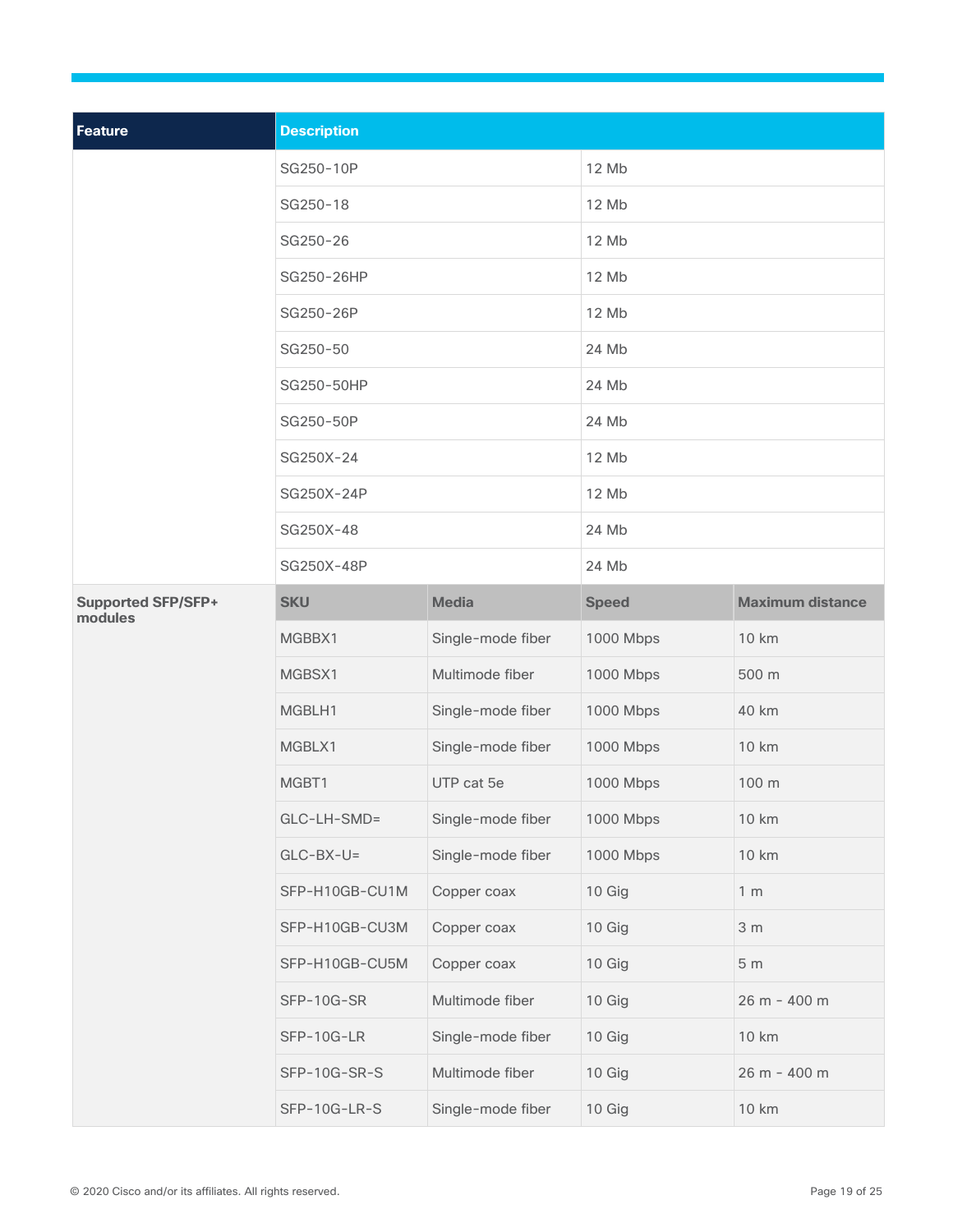| <b>Feature</b>              | <b>Description</b> |                                            |  |
|-----------------------------|--------------------|--------------------------------------------|--|
| <b>Environmental</b>        |                    |                                            |  |
| Unit dimensions (W x H x D) | <b>Model name</b>  | <b>Unit dimensions</b>                     |  |
|                             | SF250-24           | 440 x 44 x 202 mm (17.3 x 1.73 x 7.95 in)  |  |
|                             | SF250-24P          | 440 x 44 x 257 mm (17.3 x 1.73 x 10.12 in) |  |
|                             | SF250-48           | 440 x 44 x 257 mm (17.3 x 1.73 x 10.12 in) |  |
|                             | SF250-48HP         | 440 x 44 x 350 mm (17.3 x 1.73 x 13.78 in) |  |
|                             | SG250-08           | 160 x 30 x 128 mm (6.3 x 1.18 x 5.04 in)   |  |
|                             | SG250-08HP         | 160 x 30 x 128 mm (6.3 x 1.18 x 5.04 in)   |  |
|                             | SG250-10P          | 280 x 44 x 170 mm (11.0 x 1.73 x 6.69 in)  |  |
|                             | SG250-18           | 440 x 44 x 202 mm (17.3 x 1.73 x 7.95 in)  |  |
|                             | SG250-26           | 440 x 44 x 202 mm (17.3 x 1.73 x 7.95 in)  |  |
|                             | SG250-26HP         | 440 x 44 x 257 mm (17.3 x 1.73 x 10.12 in) |  |
|                             | SG250-26P          | 440 x 44 x 257 mm (17.3 x 1.73 x 10.12 in) |  |
|                             | SG250-50           | 440 x 44 x 257 mm (17.3 x 1.73 x 10.12 in) |  |
|                             | SG250-50HP         | 440 x 44 x 350 mm (17.3 x 1.73 x 13.78 in) |  |
|                             | SG250-50P          | 440 x 44 x 350 mm (17.3 x 1.73 x 13.78 in) |  |
|                             | SG250X-24          | 440 x 44 x 257 mm (17.3 x 1.73 x 10.12 in) |  |
|                             | SG250X-24P         | 440 x 44 x 257 mm (17.3 x 1.73 x 10.12 in) |  |
|                             | SG250X-48          | 440 x 44 x 257 mm (17.3 x 1.73 x 10.12 in) |  |
|                             | SG250X-48P         | 440 x 44 x 350 mm (17.3 x 1.73 x 13.78 in) |  |
| Unit weight                 | <b>Model name</b>  | <b>Unit weight</b>                         |  |
|                             | SF250-24           | 2.72 kg (6 lb)                             |  |
|                             | SF250-24P          | 4.1 kg (9.04 lb)                           |  |
|                             | SF250-48           | 3.57 kg (7.87 lb)                          |  |
|                             | SF250-48HP         | 4.93 kg (10.87 lb)                         |  |
|                             | SG250-08           | 0.54 kg (1.19 lb)                          |  |
|                             | SG250-08P          | 0.56 kg (1.23 lb)                          |  |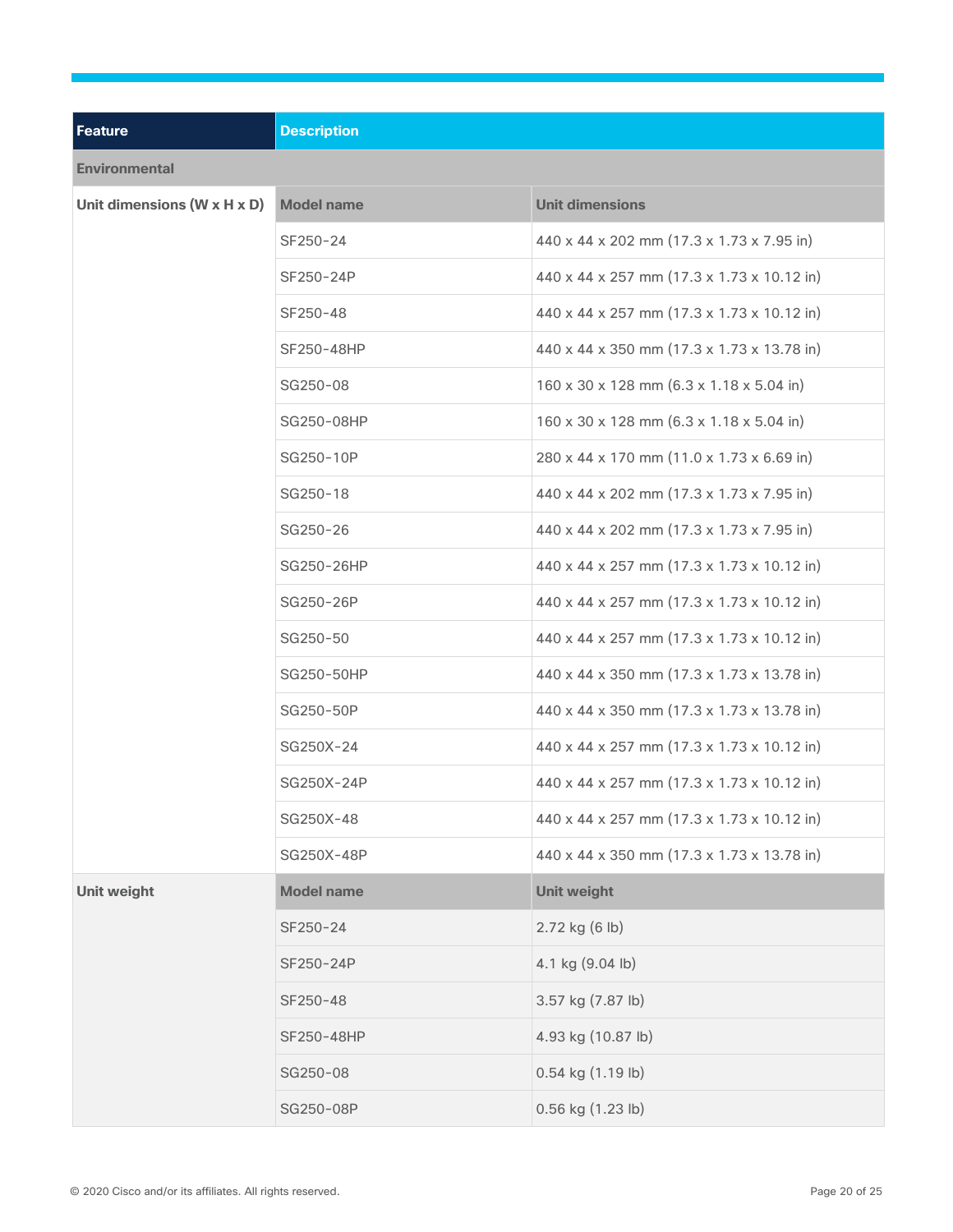| <b>Feature</b>                                                           | <b>Description</b>                                                                                                                                                                                             |                |                            |                                     |                         |  |  |
|--------------------------------------------------------------------------|----------------------------------------------------------------------------------------------------------------------------------------------------------------------------------------------------------------|----------------|----------------------------|-------------------------------------|-------------------------|--|--|
|                                                                          | SG250-10P                                                                                                                                                                                                      |                | 1.2 kg $(2.65 \text{ lb})$ |                                     |                         |  |  |
|                                                                          | SG250-18                                                                                                                                                                                                       |                | 2.08 kg (4.59 lb)          |                                     |                         |  |  |
|                                                                          | SG250-26                                                                                                                                                                                                       |                |                            | 2.72 kg (6.0 lb)                    |                         |  |  |
|                                                                          | SG250-26HP                                                                                                                                                                                                     |                |                            | 3.37 kg (7.43 lb)                   |                         |  |  |
|                                                                          | SG250-26P                                                                                                                                                                                                      |                |                            | 3.81 kg (8.40 lb)                   |                         |  |  |
|                                                                          | SG250-50                                                                                                                                                                                                       |                | 2.94 kg (6.48 lb)          |                                     |                         |  |  |
|                                                                          | SG250-50HP                                                                                                                                                                                                     |                |                            | 4.8 kg (10.58 lb)                   |                         |  |  |
|                                                                          | SG250-50P                                                                                                                                                                                                      |                |                            | 4.82 kg (10.63 lb)                  |                         |  |  |
|                                                                          | SG250X-24                                                                                                                                                                                                      |                |                            | 2.66 kg (5.86 lb)                   |                         |  |  |
|                                                                          | SG250X-24P                                                                                                                                                                                                     |                |                            | 3.86 kg (8.51 lb)                   |                         |  |  |
|                                                                          | SG250X-48                                                                                                                                                                                                      |                | 3 kg (6.61 lb)             |                                     |                         |  |  |
|                                                                          | SG250X-48P                                                                                                                                                                                                     |                | 4.84 kg (10.67 lb)         |                                     |                         |  |  |
| <b>Power</b>                                                             | 100 to 240V 50 to 60 Hz, internal, universal: SF250-24, SF250-24P, SF250-48, SF250-<br>48HP, SG250-26, SG250-26HP, SG250-26P, SG250-50, SG250-50HP, SG250-50P,<br>SG250X-24, SG250X-24P, SG250X-48, SG250X-48P |                |                            |                                     |                         |  |  |
|                                                                          | 100 to 240V 50 to 60 Hz, external: SG250-08, SG250-08HP, SG250-10P                                                                                                                                             |                |                            |                                     |                         |  |  |
| <b>Certification</b>                                                     | UL (UL 60950), CSA (CSA 22.2), CE mark, FCC Part 15 (CFR 47) Class A                                                                                                                                           |                |                            |                                     |                         |  |  |
| <b>Operating temperature</b>                                             | 32° to 122° F (0° to 50° C)                                                                                                                                                                                    |                |                            |                                     |                         |  |  |
| <b>Storage temperature</b>                                               | $-4^{\circ}$ to 158°F (-20° to 70°C)                                                                                                                                                                           |                |                            |                                     |                         |  |  |
| <b>Operating humidity</b>                                                | 10% to 90%, relative, noncondensing                                                                                                                                                                            |                |                            |                                     |                         |  |  |
| <b>Storage humidity</b>                                                  | 10% to 90%, relative, noncondensing                                                                                                                                                                            |                |                            |                                     |                         |  |  |
| <b>Acoustic noise and Mean</b><br><b>Time Between Failures</b><br>(MTBF) | <b>Model name</b>                                                                                                                                                                                              | Fan (number)   |                            | <b>Acoustic noise</b>               | MTBF at 50°C<br>(hours) |  |  |
|                                                                          | SF250-24                                                                                                                                                                                                       | No fan         |                            | $\overline{\phantom{0}}$            | 630,719                 |  |  |
|                                                                          | SF250-24P                                                                                                                                                                                                      | 2              |                            | 0° to 25° C: 39.7dB<br>50°C: 52.2dB | 314,040                 |  |  |
|                                                                          | SF250-48                                                                                                                                                                                                       | No fan         |                            | $\overline{\phantom{0}}$            | 256,281                 |  |  |
|                                                                          | SF250-48HP                                                                                                                                                                                                     | $\overline{2}$ |                            | 0° to 30° C: 38.0dB<br>50°C: 52.7dB | 286,555                 |  |  |
|                                                                          | SG250-08                                                                                                                                                                                                       | No fan         |                            | $\qquad \qquad -$                   | 1,305,509               |  |  |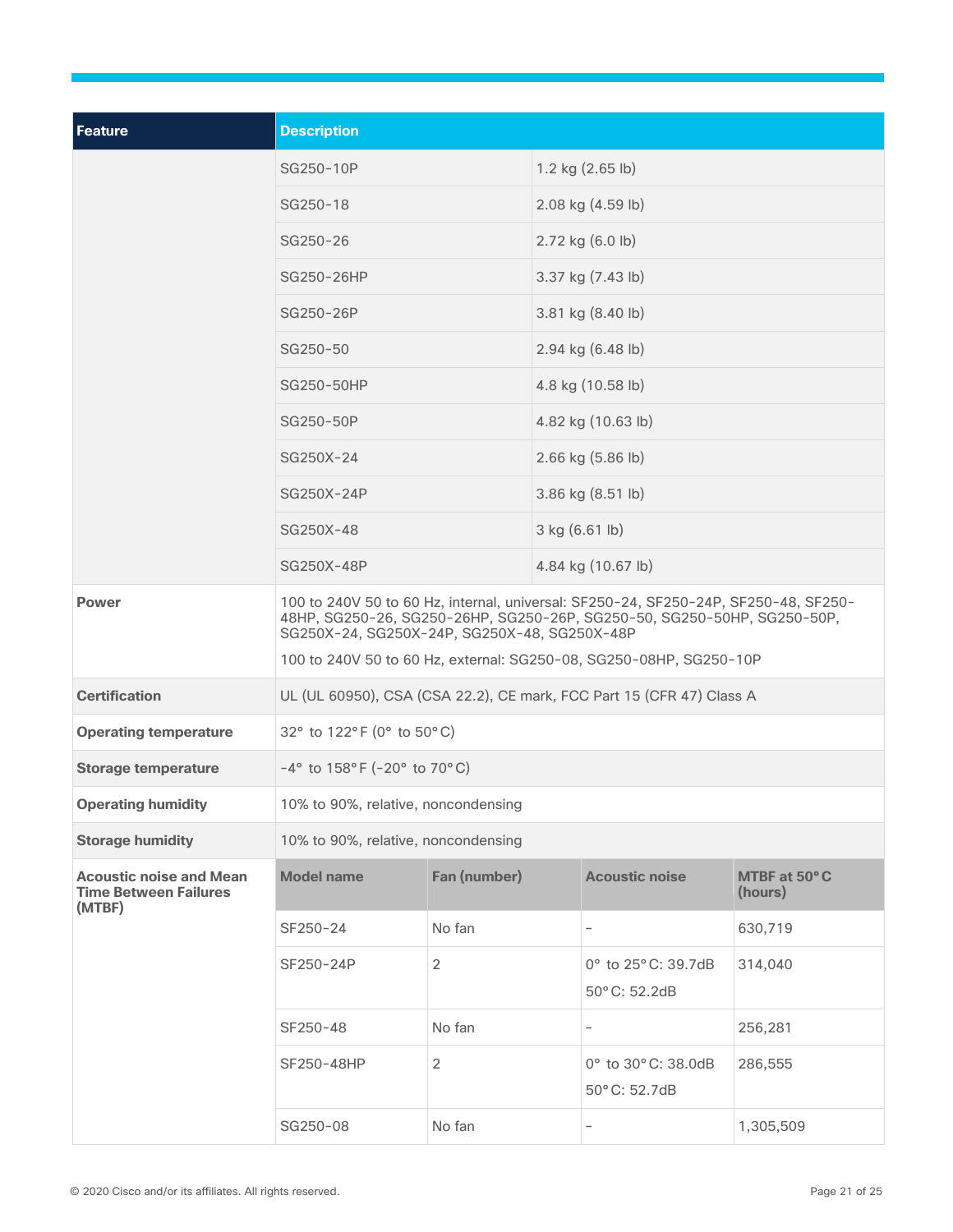| <b>Feature</b>  | <b>Description</b> |                |                                      |           |
|-----------------|--------------------|----------------|--------------------------------------|-----------|
|                 | SG250-08HP         | No fan         | -                                    | 506,682   |
|                 | SG250-10P          | No fan         | $\overline{\phantom{0}}$             | 205,647   |
|                 | SG250-18           | No fan         | $\overline{\phantom{a}}$             | 1,425,277 |
|                 | SG250-26           | No fan         | $\overline{\phantom{a}}$             | 343,592   |
|                 | SG250-26HP         | $\mathbf{1}$   | 0° to 30° C: 37.5dB<br>50°C: 49.7dB  | 333,792   |
|                 | SG250-26P          | 2              | 0° to 30° C: 36.0dB<br>50°C: 53.7dB  | 430,341   |
|                 | SG250-50           | $\mathbf{1}$   | 0° to 30° C: 35.1dB<br>50°C: 47.5dB  | 134,933   |
|                 | SG250-50HP         | 2              | 0° to 30° C: 34.2dB<br>50° C: 47.3dB | 62,607    |
|                 | SG250-50P          | $\overline{4}$ | 0° to 30° C: 35.6dB<br>50°C: 50.2dB  | 53,839    |
|                 | SG250X-24          | $\mathbf{1}$   | 0° to 30° C: 32.6dB<br>50°C: 44.9dB  | 130,255   |
|                 | SG250X-24P         | $\overline{2}$ | 0° to 30° C: 35.1dB<br>50°C: 46.2dB  | 62,949    |
|                 | SG250X-48          | $\overline{2}$ | 0° to 30° C: 36.6dB<br>50°C: 49.3dB  | 68,585    |
|                 | SG250X-48P         | $\overline{4}$ | 0° to 30° C: 35.9dB<br>50°C: 50.6dB  | 53,722    |
| <b>Warranty</b> | Limited lifetime   |                |                                      |           |

#### **Package contents**

- Cisco 250 Series Smart Switch
- Power cord (power adapter for 8-port and 10-port SKUs)
- Mounting kit
- Quick Start Guide

**Minimum requirements**

- Web browser: Mozilla Firefox version 36 or later; Microsoft Internet Explorer version 9 or later, Chrome version 40 or later, Safari version 5 or later
- Category 5 Ethernet network cable
- TCP/IP, network adapter, and network operating system (such as Microsoft Windows, Linux, or Mac OS X) installed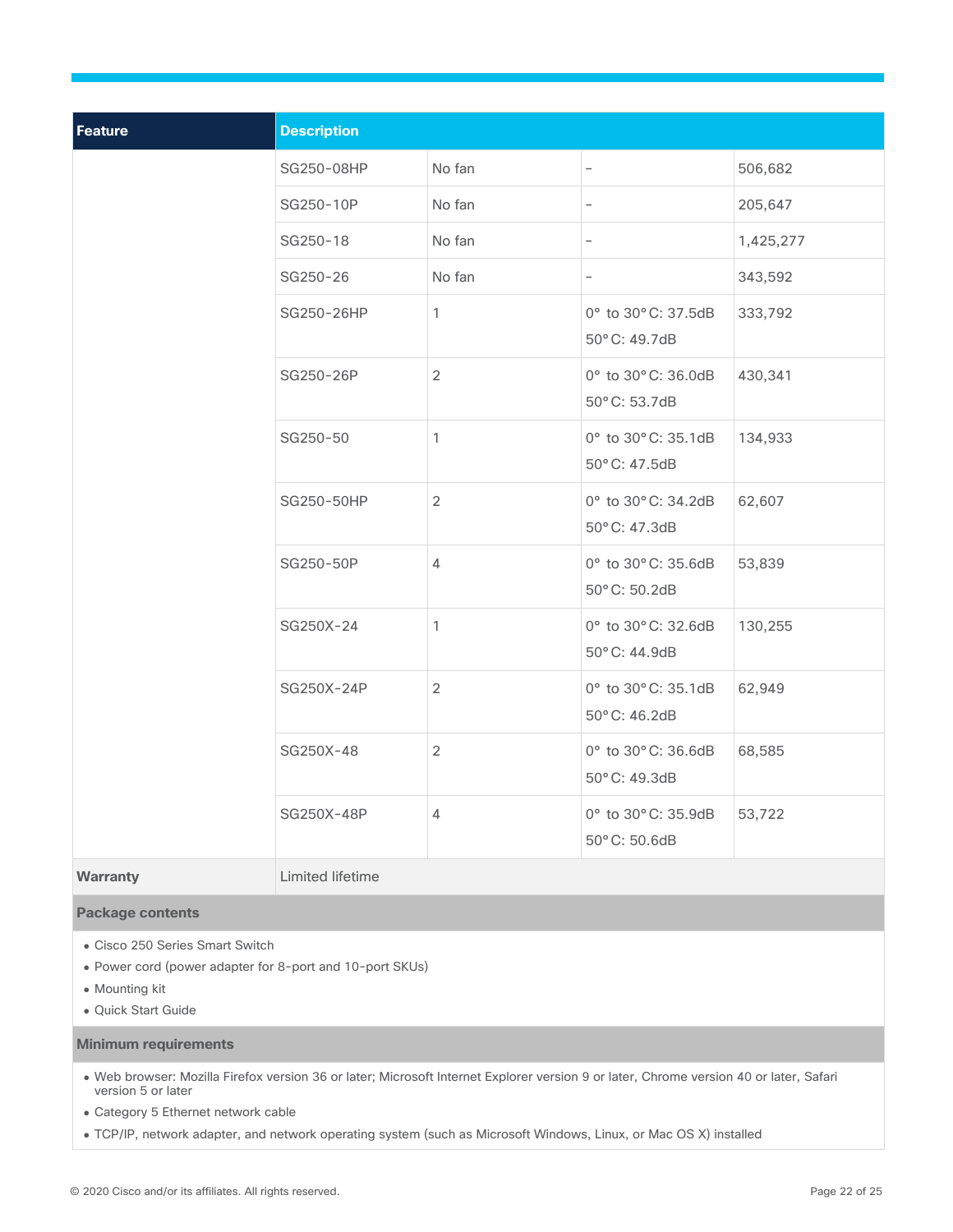### <span id="page-22-0"></span>Ordering information

Table 2 provides ordering information.

**Table 2.** Ordering information

| <b>Model name</b>       | <b>Product order ID number</b> | <b>Description</b>                                                                                                      |  |  |
|-------------------------|--------------------------------|-------------------------------------------------------------------------------------------------------------------------|--|--|
| <b>Fast Ethernet</b>    |                                |                                                                                                                         |  |  |
| <b>SF250-24</b>         | SF250-24-K9-xx                 | • 24 10/100 ports<br>• 2 Gigabit copper/SFP combo + 2 SFP ports                                                         |  |  |
| <b>SF250-24P</b>        | SF250-24P-K9-xx                | • 24 10/100 PoE+ ports with 185W power budget<br>• 2 Gigabit copper/SFP combo + 2 SFP ports                             |  |  |
| <b>SF250-48</b>         | SF250-48-K9-xx                 | • 48 10/100 ports<br>• 2 Gigabit copper/SFP combo + 2 SFP ports                                                         |  |  |
| <b>SF250-48HP</b>       | SF250-48HP-K9-xx               | • 48 10/100 PoE+ ports with 195W power budget<br>• 2 Gigabit copper/SFP combo + 2 SFP ports                             |  |  |
| <b>Gigabit Ethernet</b> |                                |                                                                                                                         |  |  |
| SG250-08                | SG250-08-K9-xx                 | • 8 10/100/1000 ports (Port 8 with PoE+ power input support)                                                            |  |  |
| <b>SG250-08HP</b>       | SG250-08HP-K9-xx               | • 8 10/100/1000 PoE+ ports with 45W power budget                                                                        |  |  |
| <b>SG250-10P</b>        | SG250-10P-K9                   | • 8 10/100/1000 PoE+ ports with 62W power budget<br>• 2 Gigabit copper/SFP combo ports with 60W PoE power input support |  |  |
| SG250-18                | SG250-18-K9-xx                 | • 16 10/100/1000 ports<br>• 2 Gigabit copper/SFP combo ports                                                            |  |  |
| SG250-26                | SG250-26-K9-xx                 | • 24 10/100/1000 ports<br>• 2 Gigabit copper/SFP combo ports                                                            |  |  |
| <b>SG250-26HP</b>       | SG250-26HP-K9-xx               | • 24 10/100/1000 PoE+ ports with 100W power budget<br>• 2 Gigabit copper/SFP combo ports                                |  |  |
| <b>SG250-26P</b>        | SG250-26P-K9-xx                | • 24 10/100/1000 PoE+ ports with 195W power budget<br>• 2 Gigabit copper/SFP combo ports                                |  |  |
| SG250-50                | SG250-50-K9-xx                 | • 48 10/100/1000 ports<br>• 2 Gigabit copper/SFP combo ports                                                            |  |  |
| <b>SG250-50HP</b>       | SG250-50HP-K9-xx               | • 48 10/100/1000 PoE+ ports with 192W power budget<br>• 2 Gigabit copper/SFP combo ports                                |  |  |
| <b>SG250-50P</b>        | SG250-50P-K9-xx                | • 48 10/100/1000 PoE+ ports with 375W power budget<br>• 2 Gigabit copper/SFP combo ports                                |  |  |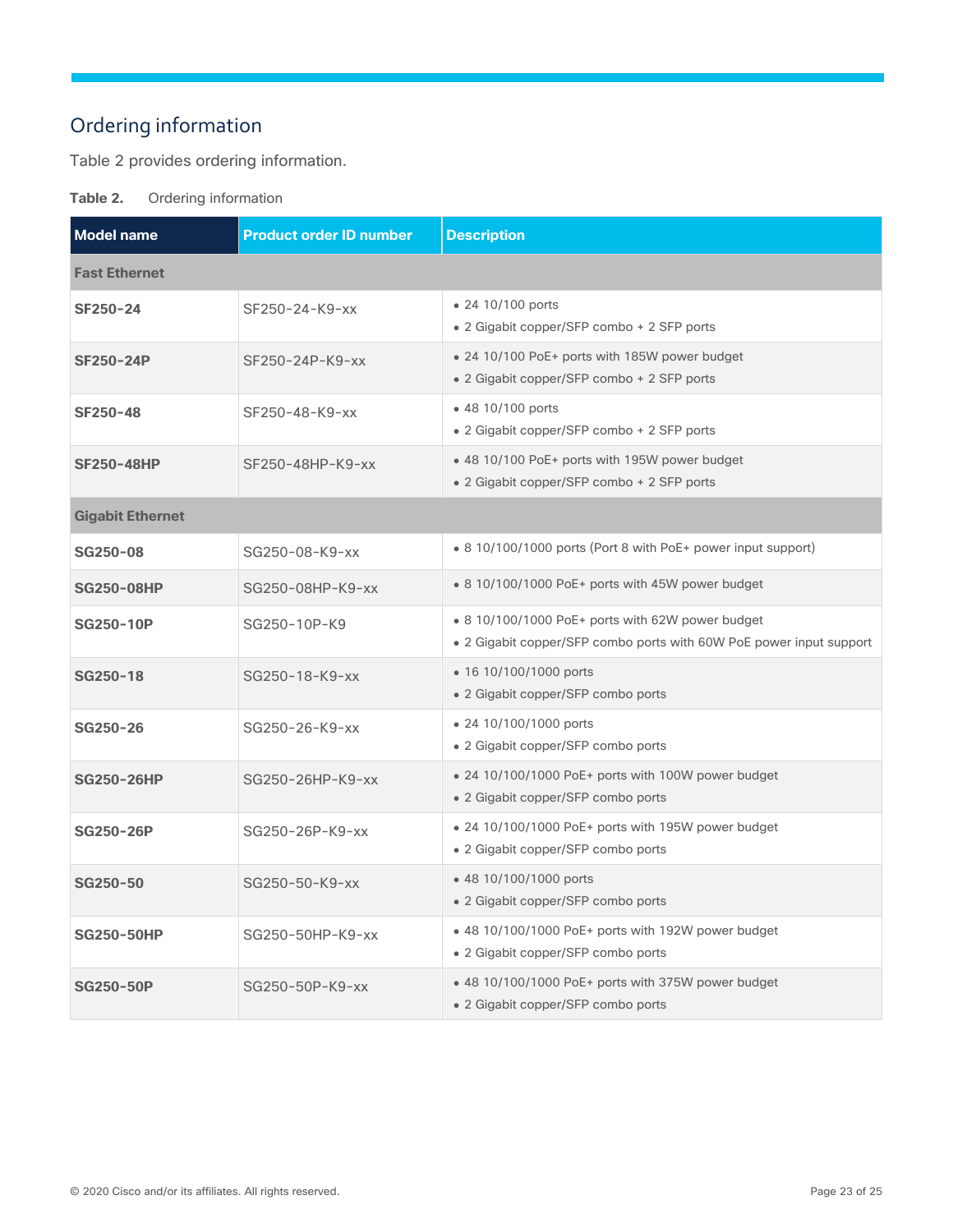| Model name                 | <b>Product order ID number</b> | <b>Description</b>                                                                                                                          |  |  |
|----------------------------|--------------------------------|---------------------------------------------------------------------------------------------------------------------------------------------|--|--|
| <b>10 Gigabit Ethernet</b> |                                |                                                                                                                                             |  |  |
| SG250X-24                  | $SG250X-24-K9-xx$              | • 24 10/100/1000 ports<br>• 4 10 Gigabit Ethernet $(2 \times 10)$ GBase-T + 2 x SFP+)                                                       |  |  |
| <b>SG250X-24P</b>          | $SG250X-24P-K9-xx$             | • 24 10/100/1000 PoE+ ports with 195W power budget<br>• 4 10 Gigabit Ethernet $(2 \times 10 \text{GBASE-T} + 2 \times \text{SFP+})$         |  |  |
| SG250X-48                  | $SG250X-48-K9-xx$              | • 48 10/100/1000 ports<br>• 4 10 Gigabit Ethernet $(2 \times 10 \text{GBASE-T} + 2 \times \text{SFP+})$                                     |  |  |
| <b>SG250X-48P</b>          | $SG250X-48P-K9-xx$             | $\bullet$ 48 10/100/1000 PoE+ ports with 382W power budget<br>• 4 10 Gigabit Ethernet $(2 \times 10 \text{GBASE-T} + 2 \times \text{SFP+})$ |  |  |

Each combo port has one 10/100/1000 copper Ethernet port and one SFP Gigabit Ethernet slot, with one port active at a time.

The -xx in the product order ID number is a country/region specific suffix. For example, the complete PID of SG250-26 for the United States is SG250-26-K9-NA. Please refer to the following table for the suffix to use for your country/region.

| <b>Suffix</b> | <b>Country/region</b>                                                                                                     |
|---------------|---------------------------------------------------------------------------------------------------------------------------|
| $-NA$         | USA, Canada, Mexico, Colombia, Chile, and rest of LATAM                                                                   |
| $-BR$         | <b>Brazil</b>                                                                                                             |
| $-AR$         | Argentina                                                                                                                 |
| $-EU$         | EU, Russia, Ukraine, Israel, UAE, Turkey, Egypt, South Africa, Indonesia, Philippines, Vietnam,<br>Thailand, India, Korea |
| $-UK$         | United Kingdom, Saudi Arabia, Qatar, Kuwait, Singapore, Hong Kong, Malaysia                                               |
| $-AU$         | Australia, New Zealand                                                                                                    |
| $-CN$         | China                                                                                                                     |
| $-IN$         | India                                                                                                                     |
| $-JP$         | Japan                                                                                                                     |
| $-KR$         | Korea                                                                                                                     |

The products may also be available in countries or regions not listed above. Not all product models are offered in all countries/regions. For India, either the -EU or -IN suffix will be used, depending on product models. For Korea, either the -EU or -KR suffix will be used, depending on product models. Please consult with your local Cisco sales representative or Cisco partner for more details.